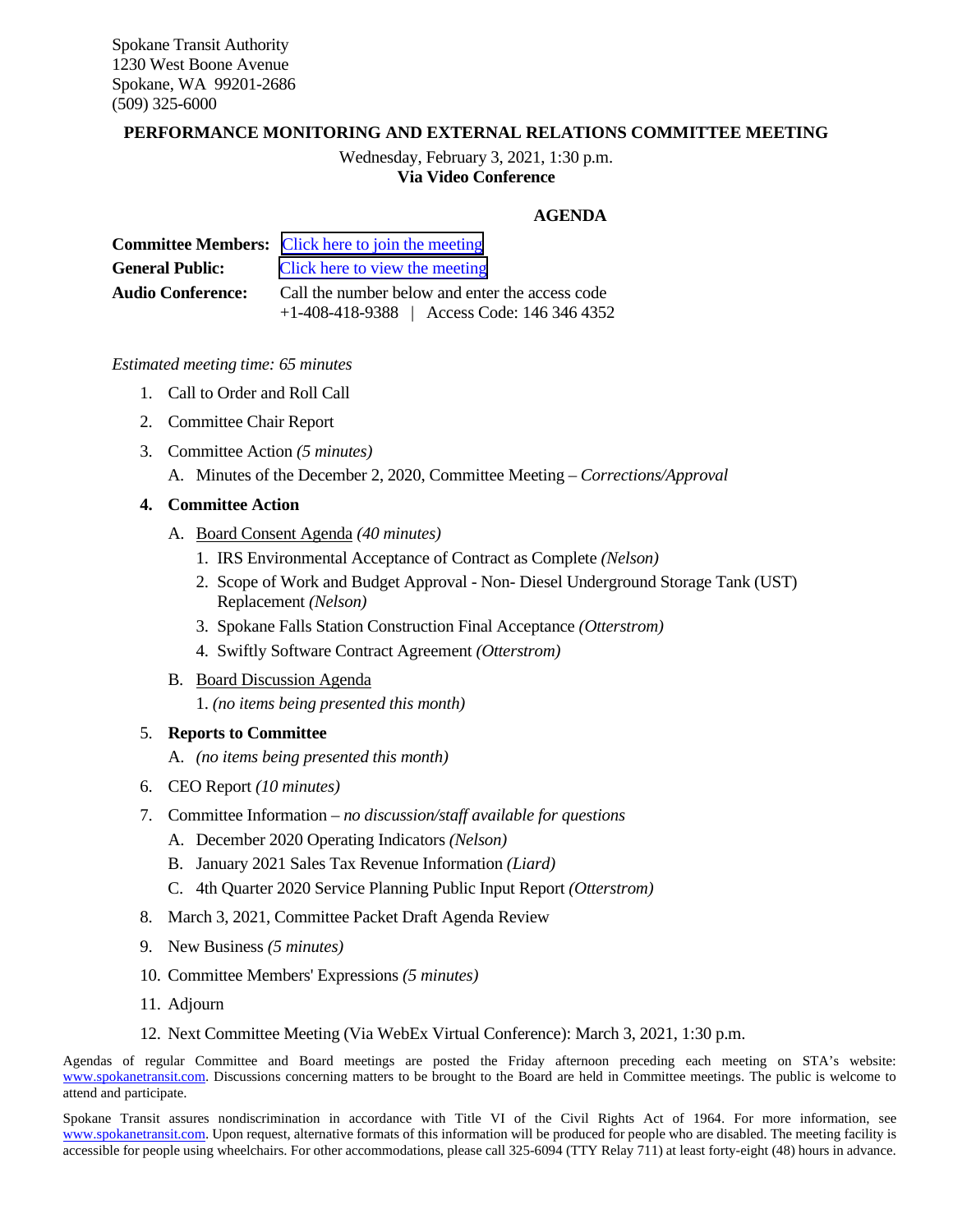### **PERFORMANCE MONITORING AND EXTERNAL RELATIONS COMMITTEE MEETING**

### February 3, 2021

### AGENDA ITEM  $\frac{2}{1}$ : COMMITTEE CHAIR REPORT

### **REFERRAL COMMITTEE:** N/A

**SUBMITTED BY:** Chris Grover, Chair, Performance Monitoring and External Relations

**SUMMARY:** At this time, the Committee Chair will have an opportunity to comment on various topics of interest regarding Spokane Transit.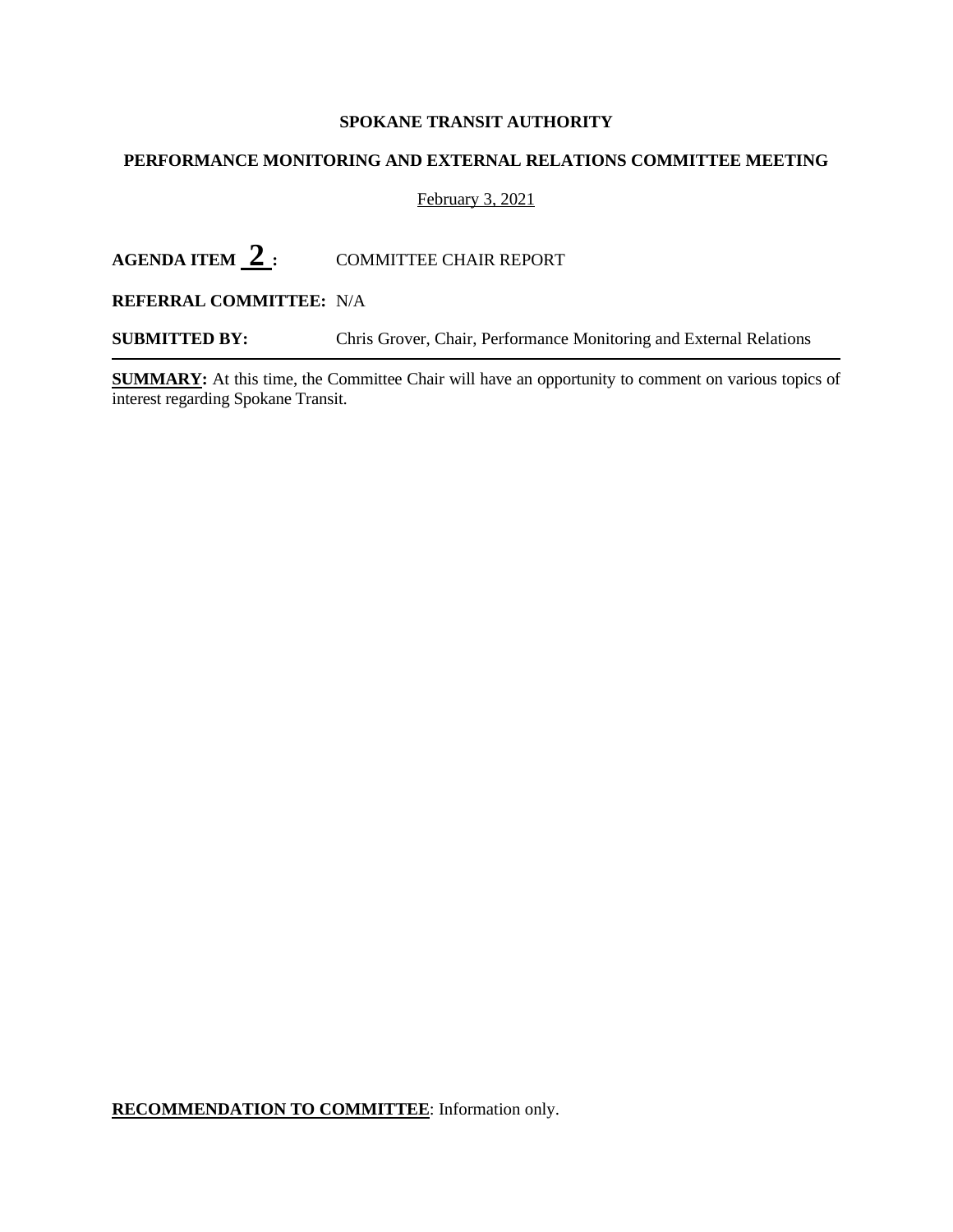### **PERFORMANCE MONITORING AND EXTERNAL RELATIONS COMMITTEE MEETING**

### February 3, 2021

### **AGENDA ITEM 3A :** MINUTES OF THE DECEMBER 2, 2020, PERFORMANCE MONITORING AND EXTERNAL RELATIONS COMMITTEE MEETING – CORRECTIONS OR APPROVAL

#### **REFERRAL COMMITTEE:** N/A

**SUBMITTED BY:** Sam Guzman, Executive Assistant to the Chief Operations Officer

**SUMMARY:** Attached are the minutes of the December 2, 2020, Performance Monitoring and External Relations Committee meeting for corrections or approval.

**RECOMMENDATION TO COMMITTEE**: Corrections or approval. **COMMITTEE ACTION: RECOMMENDATION TO THE BOARD: FINAL REVIEW FOR BOARD BY:**

Division Head \_\_\_\_\_\_\_\_\_\_\_\_\_\_\_ Chief Executive Officer \_\_\_\_\_\_\_\_\_\_\_\_\_\_\_\_\_\_\_ Legal Counsel \_\_\_\_\_\_\_\_\_\_\_\_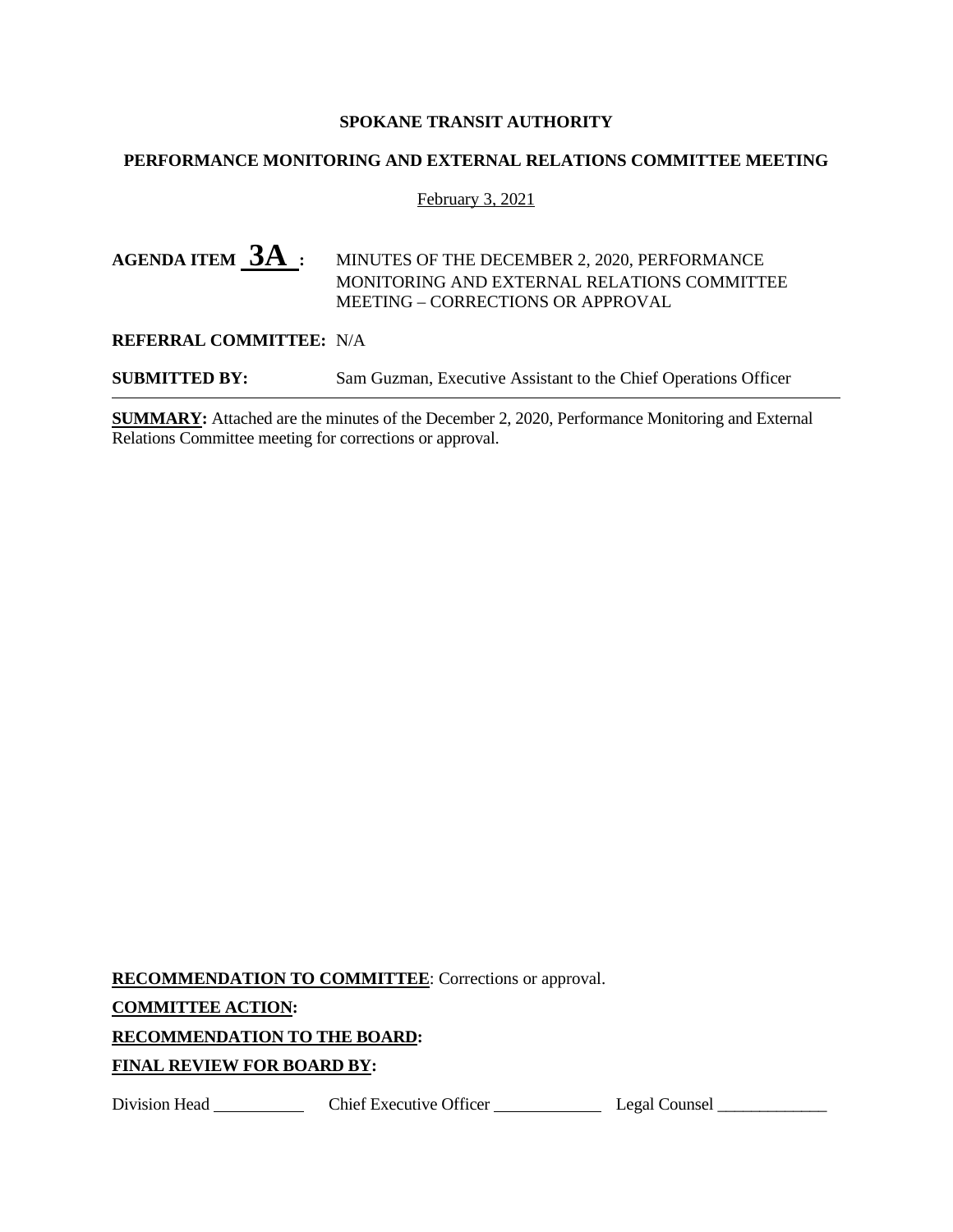### **PERFORMANCE MONITORING AND EXTERNAL RELATIONS COMMITTEE**

Minutes of the December 2, 2020, Meeting Virtual WebEx

### **MEMBERS PRESENT**

Josh Kerns, Spokane County Tim Hattenburg, City of Spokane Valley Kate Burke, City of Spokane Rhonda Bowers, Labor Representative (*non-voting*) E. Susan Meyer, CEO (Ex-Officio)

### **MEMBERS ABSENT**

Lori Kinnear, City of Spokane \* Veronica Messing, City of Airway Heights (Ex-Officio) Mike Kennedy, City of Liberty Lake (Ex-Officio)

### **GUESTS**

*none*

### **STAFF PRESENT**

Fred Nelson, Chief Operations Officer Karl Otterstrom, Director of Planning and Development Monique Liard, Chief Financial Officer Brandon Rapez-Betty, Director of Communications and Customer Service Nancy Williams, Director of Human Resources & Labor Relations Sam Guzman, Executive Assistant to the Chief Operations **Officer** 

### **PROVIDING LEGAL COUNSEL**

Laura McAloon, McAloon Law PLLC

\*Chair

### 1. CALL TO ORDER AND ROLL CALL

Chair Kinnear called the meeting to order at 1:32 p.m. Introductions were made.

### 2. COMMITTEE CHAIR REPORT

Chair Kinnear had no report at this time.

### 3. COMMITTEE APPROVAL

A. Minutes of the November 4, 2020, Committee Meeting

### **Ms. Burke moved to recommend approval of the November 4, 2020, Committee meeting minutes. Mr. Hattenburg seconded the motion, and it passed unanimously.**

B. Recommendation to Appoint New Members to the Citizen Advisory

The Citizen Advisory Committee (CAC) is a Subcommittee of PMER that represents the citizens of Spokane to the Board. The CAC gets STA's message out into the community and creates another channel to collect feedback on various projects and initiatives. To increase membership on the Citizen Advisory Committee, STA is recommending three (3) new members.

The first candidate is Linda Carroll. Linda is a lifelong bus rider and a former professor at Gonzaga University. She is on the Committee of Academic Freedom and Professional Rights and Responsibilities. She's also active with the City of Spokane Sustainability Action Subcommittee, the Modern Language Association, and the Emerson Garfield Neighborhood Council. Carroll has experienced transit in many other cities throughout the world and has demonstrated the ability to gather and take information into the community.

Chris Fortensky is the second candidate and is retired. He is an avid bus rider and a member of the disability community. He is very knowledgeable about STA routes, how to ride the system, and is eager to give input to the CAC.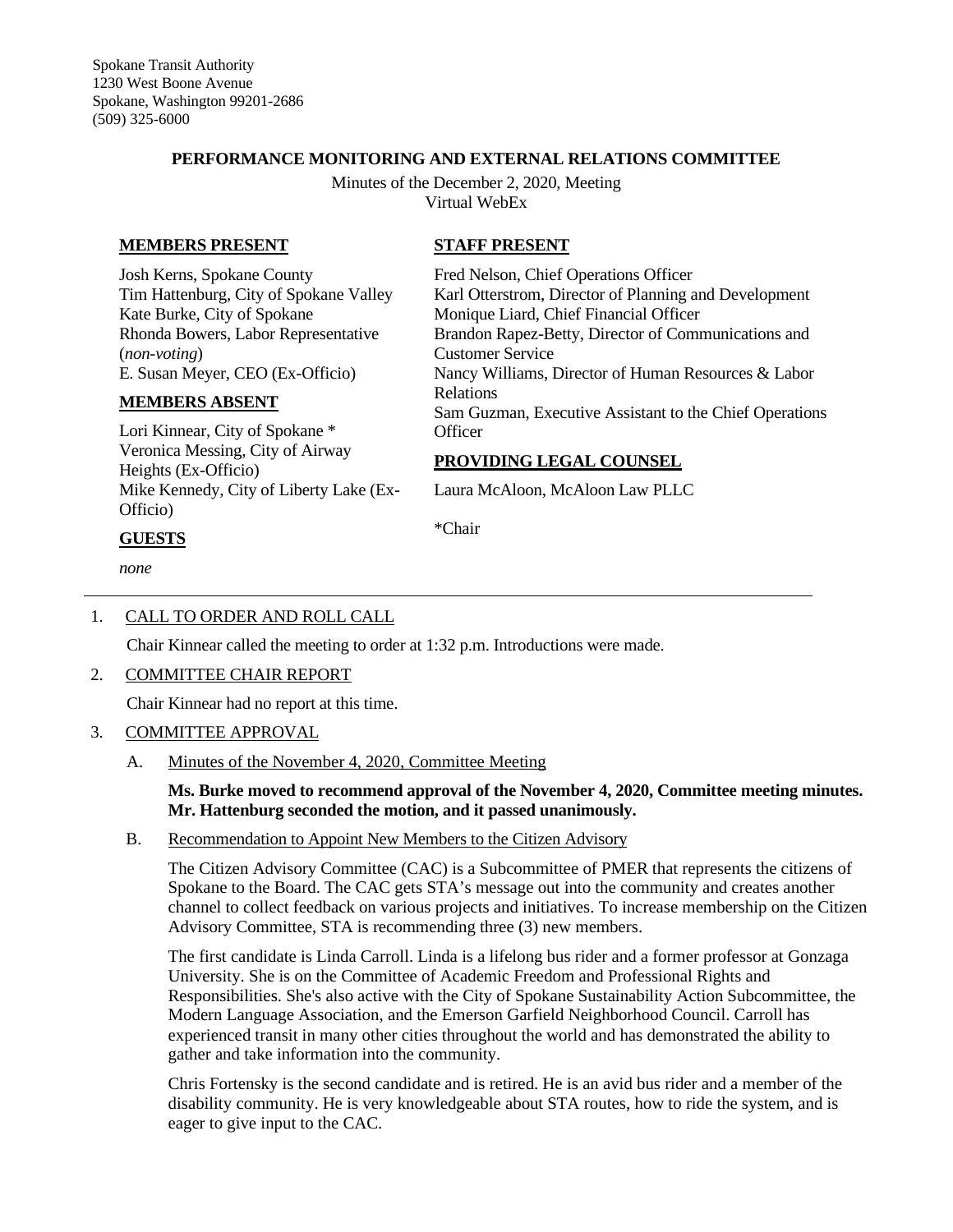Performance Monitoring and External Relations Committee Meeting Minutes December 3, 2020 Page | 2

> The third candidate is Dan Brown. He is a retired school psychologist, a former president of the Spokane AIDS Network, chair of the North Hill Neighborhood Council, and also still active with the Washington Education Association. Brown lives right off of Route 4, uses the bus regularly, and has also demonstrated his ability to share input with the community.

> **Mr. Hattenburg moved to recommend the Performance Monitoring and External Relations Committee approve the appointment of Dan Brown, Linda Carroll, and Chris Fortensky to serve on the Citizen Advisory Committee. Ms. Burke seconded the motion, and it passed unanimously.**

### 4. COMMITTEE ACTION

- A. Board Consent Agenda
	- 1. 2021 Performance Measures

Mr. Nelson presented the updated performance measure goals for 2021, an in-depth review of the 2020 year-end goals will be reviewed in March.

Ridership: Adjusted during the budgeting process for revenue projections. Due to current COVID conditions, goals reflect ridership recovery.

- Fixed Route 39.7% increase from 2020 ridership (approximately 8.1M trips)
- Paratransit 15.0% increase from 2020 ridership (approximately 234K trips)
- Vanpool 68.5% increase from 2020 ridership (approximately 155K trips)

Service Effectiveness: Reductions based on social distancing protocols.

- Fixed Route 20 (or more) passengers per revenue hour
- Paratransit 2.1 (or more) passengers per revenue hour

### Cost Recovery from User Fees:

• Vanpool – 85% (or more) of Operations and Administrative expenses recovered by fare revenue

Maintenance costs: Based on budgeted maintenance expenses and projected miles.

- Fixed Route  $$1.30$  (or less) per mile
- Paratransit  $$1.27$  (or less) per mile

### **Mr. Hattenburg moved to recommend the Board approve the 2021 Performance Measures as presented. Ms. Burke seconded the motion, and it passed unanimously.**

2. Approval of 2021 Spokane Police Department (SPD) Agreement Renewal

Since 2005 STA and SPD have utilized an interlocal agreement to provide additional SPD presence in and around the Plaza area downtown. The 2021 agreement strategy is to increase SPD presence in and around the Plaza. The agreement will include:

- A designated full-time SPD officer assigned to the Plaza.
- Special communication protocol between STA officers and officers at the downtown precinct.
- Various SPD-lead trainings for new STA officers and refresher classes as needed.

The estimated cost of the agreement for 2021-2023 is \$117,800 per year.

Discussion ensued by Committee Members about community members' views about police presence at the Plaza and possible alternatives.

**Mr. Hattenburg moved to recommend the Board approve the Spokane Police Department Interlocal Agreement as presented. Ms. Burke seconded the motion, and it passed 2-1.**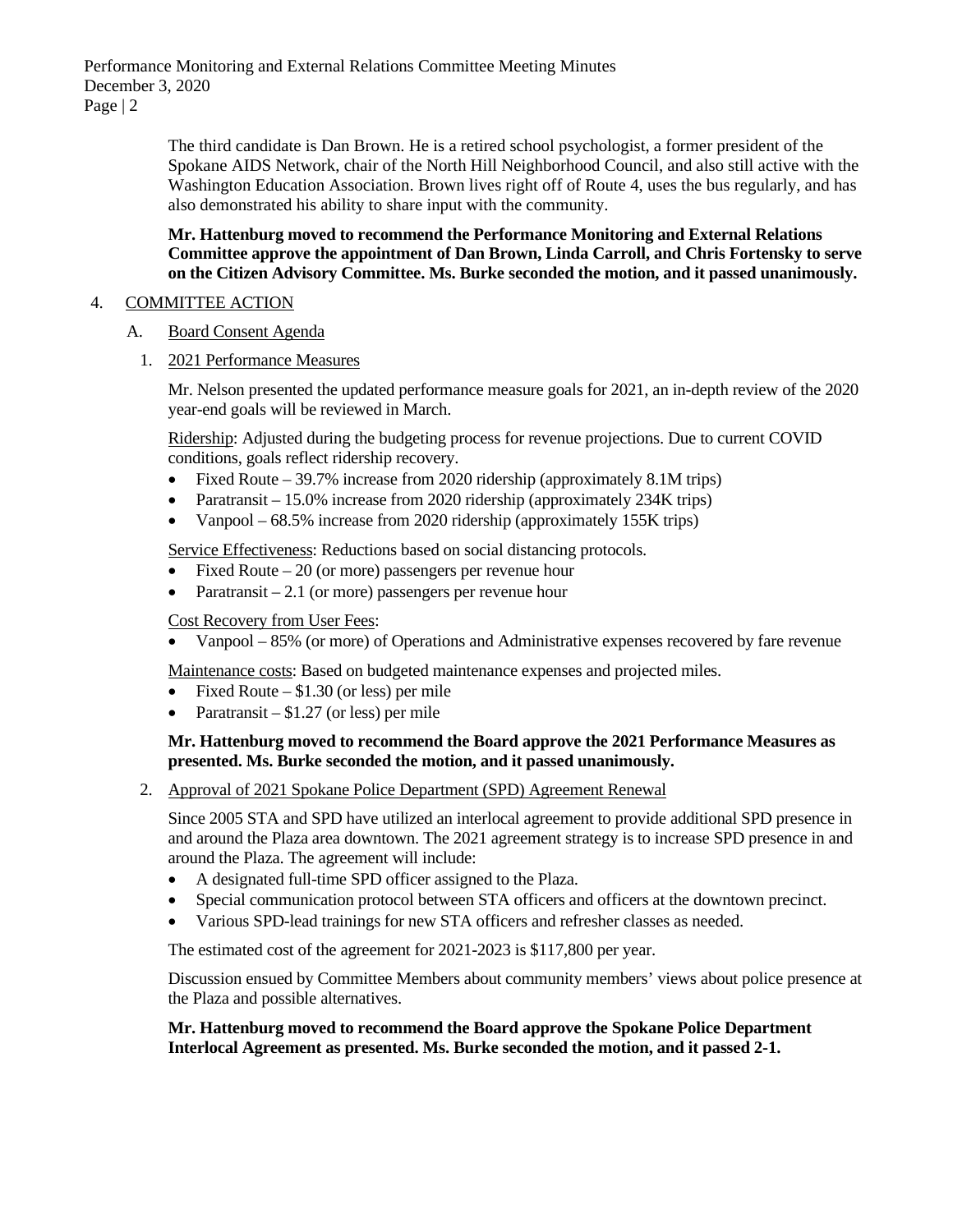### B. Board Discussion Agenda

### 1. Draft 2021 State Legislative Priorities

Each year the PMER Committee hears from staff and recommends to the board a list of legislative priorities that guide the CEO in her responsibility to care for the agency as STA requests funding and monitors legislation during the upcoming legislative session.

Background: Last year, focus was on maintaining and preserving funding for various transit programs. The Washington state Supreme Court found I-976 unconstitutional, however the legislature is still considering the will of the voters who approved it and the need to preserve and maintain funding remains. The current pandemic has also created some uncertainty about state funding availability in 2021, so STA will be actively advocating for those projects that benefit our community members who are seeking transit improvements throughout the area.

Priorities to Preserve and Maintain Funding:

- City Line Approximately \$4.8M in State funding remaining
- Cheney Line \$3.89M awarded Regional Mobility Grant funding for 2021-2023
- Special Needs (Paratransit) Formula Grant Funding
- Vanpool Investment Grant

### New Funding and Legislation Priorities:

- Funding Requests
	- I-90 Valley Line  $$1,013,900$  requested for 2021-2023
	- Sprague Line \$920,000 requested for 2021-2023
	- Green Transportation Grant \$900,000 requested
	- Vanpool Program Update

Developing Priorities:

- Division Line
- Zero-Emission Transit Vehicles

Discussion introduced by Ms. Burke about possibility of reducing Paratransit costs.

**Ms. Burke moved to recommend the Board approve the 2021 Legislative Priorities as presented and grant authority to the CEO to determine STA's interest on specific pieces of legislation, convey those interests to the legislators and others, and report to the Performance Monitoring and External Relations Committee and the Board during the legislative season. Mr. Hattenburg seconded the motion, and it passed unanimously.**

#### 5. REPORTS TO COMMITTEE

### A. Community Essentials' Marketing Campaign for Public Awareness

The goal of the Community Essentials' campaign is to earn and retain the communities' trust, highlight the essential role of transit, and to make people feel safe about taking public transit by knowing the precautions STA is taking to keep employees and passengers safe.

The media buy for the campaign over about a two-month period was just under \$56,000 and included:

- Broadcast TV ads and internet video ads (about 7.4 million impressions across KHQ and KREM)
- Billboards (North Division, Hamilton, Monroe, and Sprague)
- Social media (about 523K impressions)
- Print (Black Lens, Liberty Lake Splash, Cheney Free Press, Fig Tree. About 165K impressions)
- Radio (480 spots total, almost 1.4 million impressions)

Total impressions for the campaign or just under 11 million over the two-month campaign.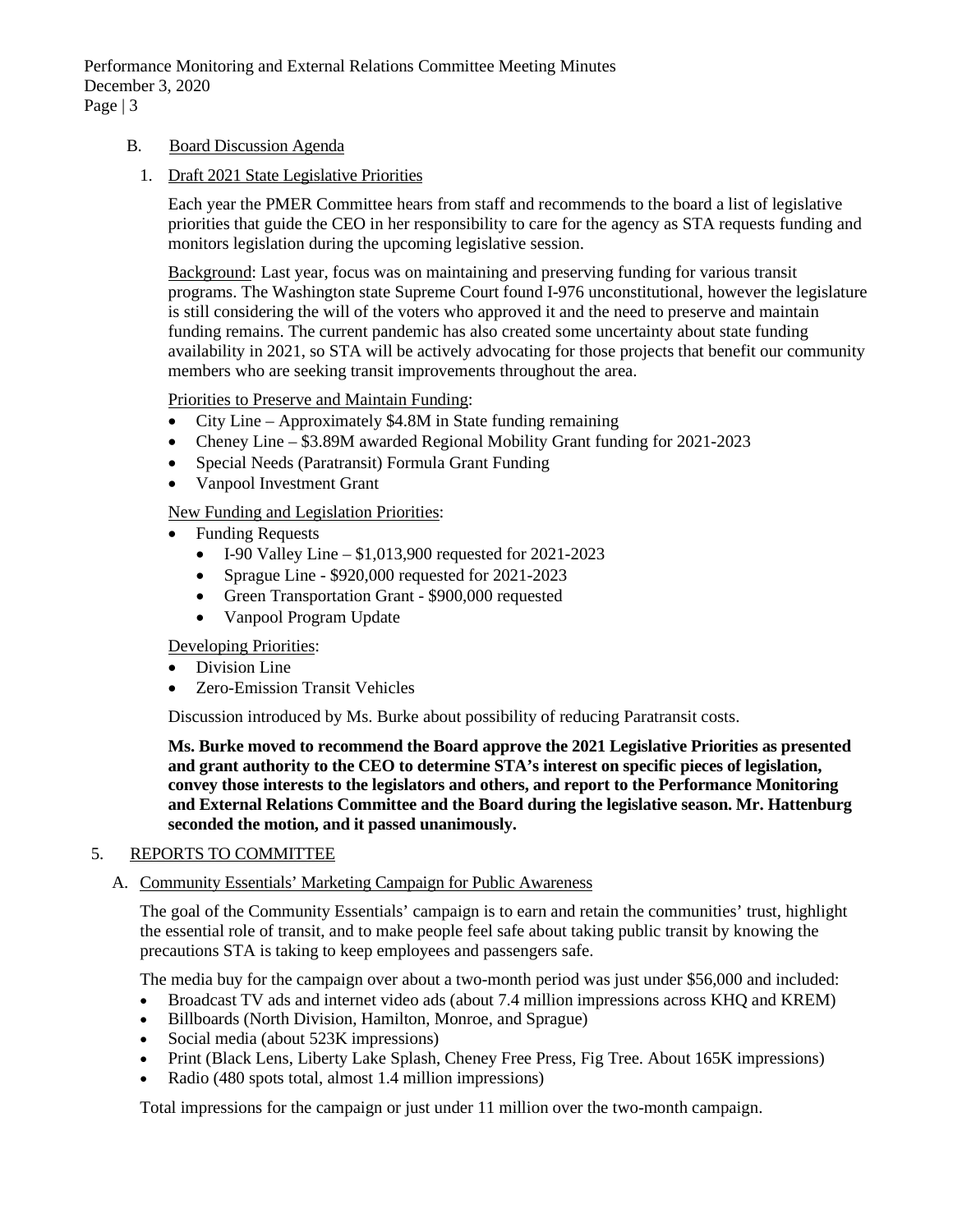Performance Monitoring and External Relations Committee Meeting Minutes December 3, 2020 Page | 4

> STA had planned to wrap up the campaign at the end of November, however with the additional wave of positive cases out in the Community, the campaign will be extended, and some new content will be developed.

### 6. CEO REPORT

- November sales tax revenue was 4.0% above November 2019 actual, and 1.7% above budget year to date (\$1.3M).
- Employees who are able are now on a telework schedule.
- Vans are being provided to the Health District to transport COVID positive individuals and to SMS for meal delivery.
- Spokane Regional Transportation Council (SRTC) discussions about extending an invitation to Spokane Tribes to join the SRTC.
- The Executive Director of the SRTC has resigned, and a subcommittee has formed to find an interim director, search for a permanent replacement, and find new legal counsel.

### 7. COMMITTEE INFORMATION

- October 2020 Operating Indicators *as presented*
- October 2020 Financial Results Summary *as presented*
- November 2020 Sales Tax Revenue Information *as presented*
- January 2021 Service Changes *– as presented*

### 8. FEBRUARY 3, 2021 - COMMITTEE PACKET DRAFT AGENDA REVIEW

*(No changes requested)*

9. NEW BUSINESS

*(none)*

10. COMMITTEE MEMBERS' EXPRESSIONS

*(none)*

11. ADJOURN

Chair Kinnear adjourned the meeting at 3:38 p.m.

### 12. NEXT MEETING – WEDNESDAY, FEBRUARY 3, 2021, 1:30 P.M, VIA WEBEX

Respectfully submitted,

Sam Guzman

Sam Guzman, Executive Assistant to the Chief Operations Officer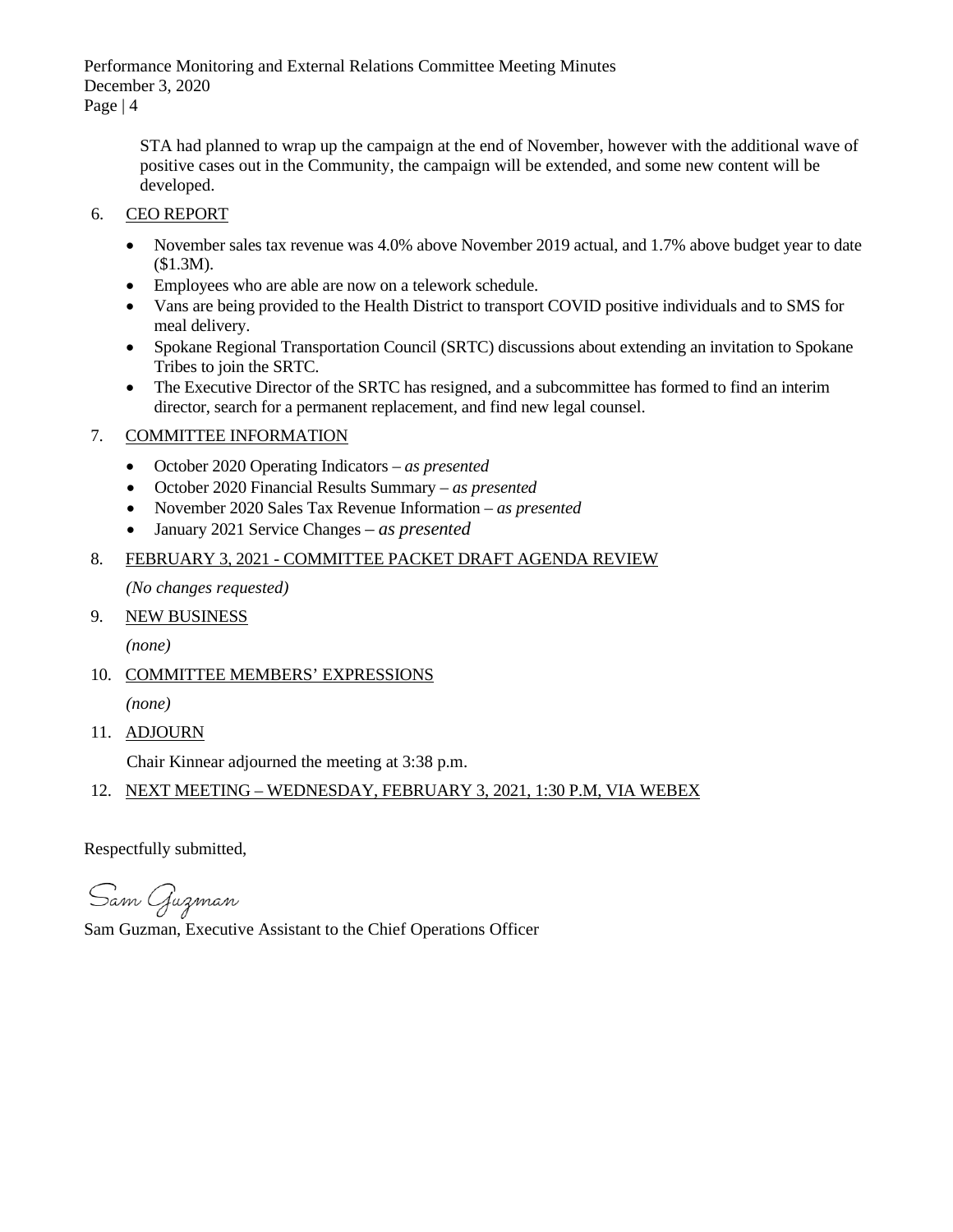### **PERFORMANCE MONITORING AND EXTERNAL RELATIONS COMMITTEE MEETING**

### February 3, 2021

### AGENDA ITEM  $4A1$ : IRS ENVIRONMENTAL ACCEPTANCE OF CONTRACT AS COMPLETE

### **REFERRAL COMMITTEE:** N/A

| <b>SUBMITTED BY:</b> | Fred Nelson, Interim Chief Operations Officer |
|----------------------|-----------------------------------------------|
|                      | Jessica Charlton, Capital Projects Manager    |

**SUMMARY:** On August 5, 2020, a purchase order was executed with IRS Environmental to perform lead abatement of existing coatings in Spokane Transit Authority's (STA) three (3) maintenance pits such that they could be repaired under a separate contract with a general contractor. The purchase order was authorized for an amount of \$76,188.62 which included an additive option that was not selected due to budget constraints, reducing the overall contracted amount to \$62,207.00.

The work by IRS Environmental began in August 2020 and reached substantial completion in November 2020. Abatement had to be done one pit at a time allowing the other contractor to perform their work in between and allowing STA to continue bus maintenance in the other two pits. No changes were required during the project as all materials removed and tested were able to be disposed of locally and no other surprises were encountered during this effort.

All progress payments have been made and the affidavit of wages paid has been received. On January 15, 2021, the notice of completion was sent to the Department of Revenue, the Department of Labor and Industries, and the Employment Security Department as required for any public works project over \$35,000.

Five percent, or, \$3,110.35 has been withheld as retainage as required by RCW 60.28.011 and an additional ten percent, or, \$6,220.70, withheld in lieu of bond as selected by the contractor per RCW 39.08.010.

This work was part of the Lighted Pit Repair project with a Board approved budget of \$380,000.00. Once all contracts have been accepted and all retained funds paid, the project will be within budget.

**RECOMMENDATION TO COMMITTEE:** Recommend the Board approve a motion to accept the IRS Environmental contract, as related to the Lighted Pit Repair project, as complete subject to the receipt of such certificates of release as are required by law followed by approval to release retainage and bond.

### **COMMITTEE ACTION:**

### **RECOMMENDATION TO THE BOARD:**

### **FINAL REVIEW FOR BOARD BY:**

Division Head Chief Executive Officer Legal Counsel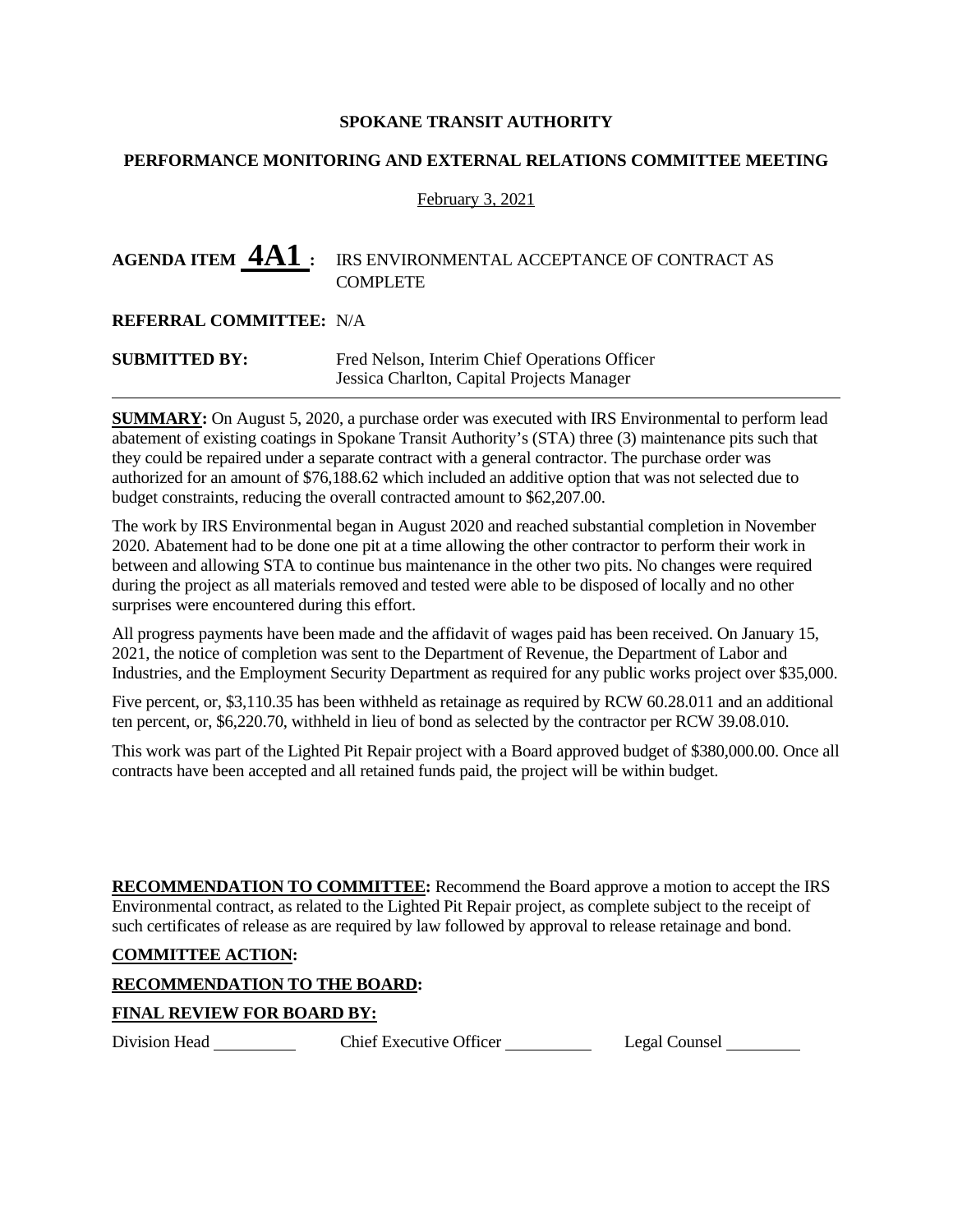### **PERFORMANCE MONITORING AND EXTERNAL RELATIONS COMMITTEE MEETING**

February 3, 2021

### **AGENDA ITEM 4A2 :** SCOPE OF WORK AND BUDGET APPROVAL – NON-DIESEL UNDERGROUND STORAGE TANK (UST) REPLACEMENT

### **REFERRAL COMMITTEE:** N/A

| <b>SUBMITTED BY:</b> | Fred Nelson, Interim Chief Operations Officer |
|----------------------|-----------------------------------------------|
|                      | Jessica Charlton, Capital Projects Manager    |

**SUMMARY:** The Non-Diesel Underground Storage Tank (UST) Replacement project was included and approved in Spokane Transit Authority's (STA) Capital Improvement Program in 2015. Spokane Transit has nine (9) USTs that were installed between 1985 and 1986 and are used to store a variety of new and used motor oil, new and used anti-freeze, automatic transmission fluid, and gasoline. The life expectancy of a typical Underground Storage Tank (UST) is between 30 and 40 years. Their age and changes in UST requirements dictate the need to replace and/or close the tanks.

Budinger & Associates, Inc. and Coffman Engineers have been tasked to aid STA in the design, engineering, permitting, and construction inspections for the project. The engineering and design are complete, and the team is working to prepare and submit applications for review and permitting with the City of Spokane Fire Department and Department of Ecology. The general scope of work for the project is attached on the following page for your review.

The current budget, as approved in the Capital Improvement Program, is \$1.48M. The estimate was based on early evaluations prior to scoping and design. The engineers estimate for the construction contract is approximately \$1.5M. This does not include the contract amounts for the design efforts themselves, or other costs like advertising the bid, permitting, environmental fees, STA's own contingency for risks, and unknown or variable conditions, etc. In order to accommodate estimated costs for successful completion of the work, the project budget is being revised to \$2.1M or an increase of \$620,000 which is greater than 10% of the project budget and requires Board approval in accordance with Section 4 (f) (1) c. of Board Resolution No. 702-13.

As required by STA's Procurement Policy, Committee review and approval of the scope of work is required prior to advertising the project and inviting contractors to bid. If approved, an Invitation for Bid (IFB) will be issued for procurement of a general contractor that will carry out the scope of work. The tanks must be installed by a qualified contractor that has been approved and registered with the City of Spokane Fire Department.

Once bids have been received, as required by STA's Procurement Policy, the Performance Monitoring and External Relations committee will then be tasked to recommend Award of Contract to the Board of Directors. Any further adjustments, if needed, to the project budget would also be made at that time once the actual potential construction costs are known. There are inherent risks to this type of project as it involves working in as-built conditions that requires excavations, shoring, vintage infrastructure, and deals with materials that present potential for environmental impacts.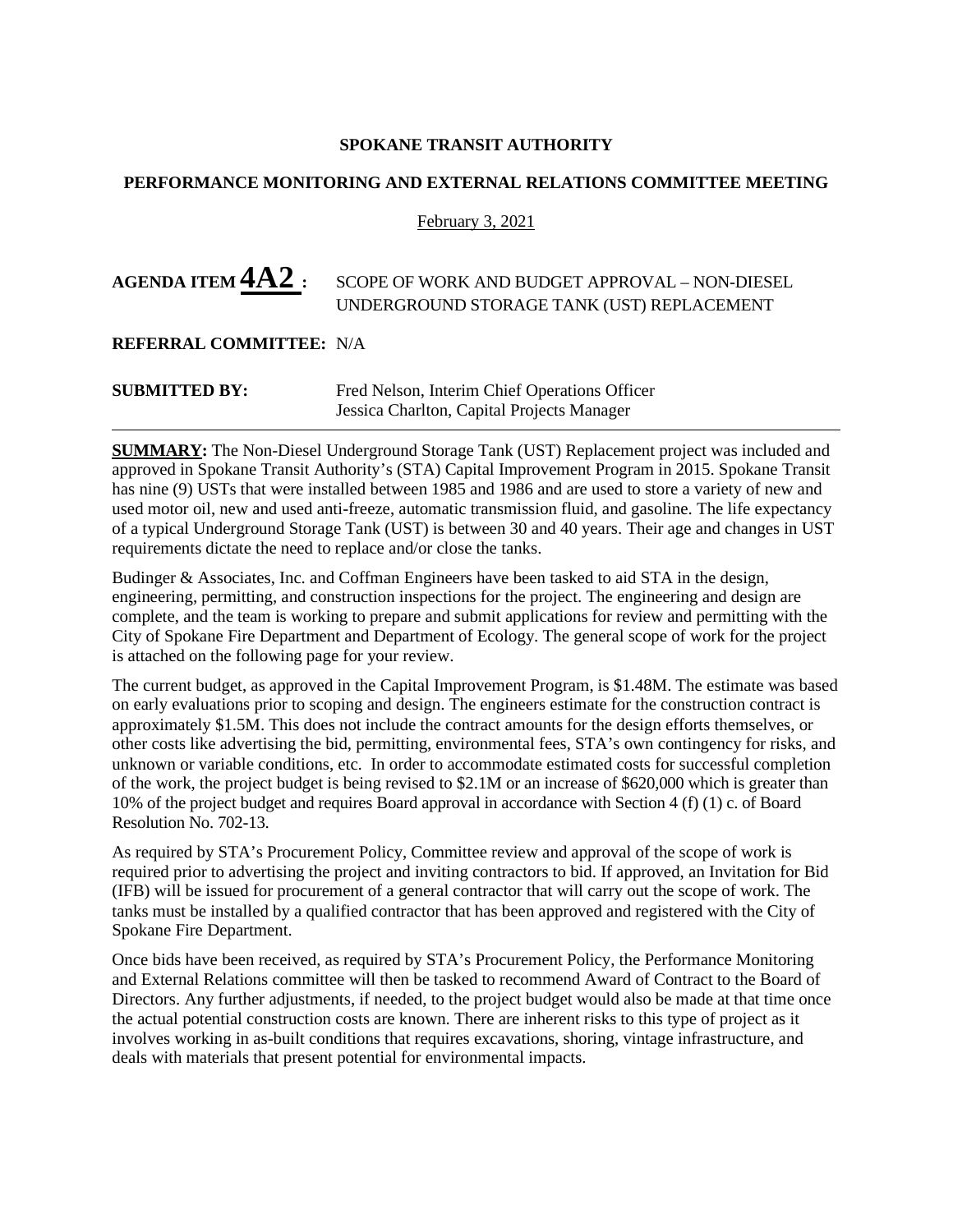**RECOMMENDATION TO COMMITTEE:** Recommend the board approve a budgetary increase of \$620,000 to the Non-Diesel Underground Storage Tank Project in accordance with Resolution No. 702-13. Conditioned on Board approval of the budgetary increase, approve the general scope of work and authorize staff to release an invitation for bid for the construction of the Non-Diesel Underground Storage Tank Project.

### **COMMITTEE ACTION:**

### **RECOMMENDATION TO BOARD:**

### **FINAL REVIEW FOR BOARD BY:**

Division Head Chief Executive Officer Chief Executive Officer Chief Counsel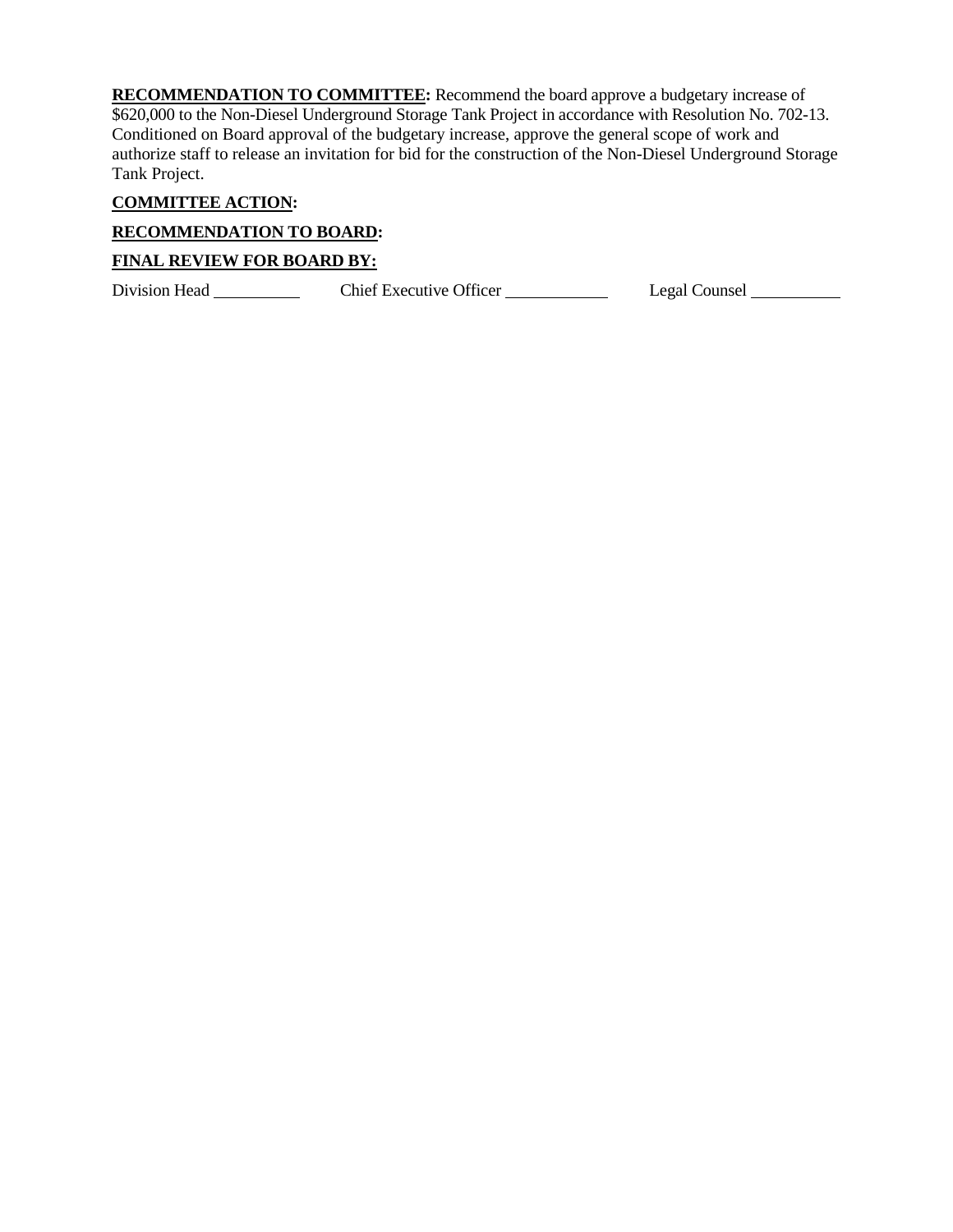# Non-Diesel Underground Storage Tank Project General Scope of Work

### All Locations

- o Excavations & shoring
- o Remove existing Cathodic protection
- o Replace leak detection where needed with new tanks
- Reuse leak detection where suitable
- o Reuse tank monitoring
- o Replace all single walled metal piping and replace with new non-metal piping
- o Reuse wiring where feasible otherwise replace
- o Reuse existing trenches where feasible otherwise fill-in
- o Remove all piping and wiring above grade for tanks closed in place or removed entirely
- o Patch roof penetrations where applicable after removal of vent stacks
- o Reuse vent stacks where feasible otherwise replace with new and patch roof around penetration<br>  $\circ$  Repair concrete surfaces after tanks are closed in place or removed in their entirety
- Repair concrete surfaces after tanks are closed in place or removed in their entirety

### Boone North

- o Gasoline exterior, north side of the Garage
	- Install new 8,000-gallon, double walled UST beneath the employee parking lot along with reinforced concrete slab surface
	- Replace two fuel dispensers
	- Repair asphalt surface and striping where affected by the work
	- Close in place existing 20,000-gallon single walled UST and repair concrete surface.
- o New Motor Oil interior, bays  $1 & 2$ 
	- Close in place or remove in its entirety the existing 550-gallon UST. (A new above ground double walled tank has been installed allowing closure of this UST.)
- o Used Motor Oil interior, bays  $3 & 4$ 
	- Remove existing 550-gallon UST
	- Replace with new 500-gallon UST
	- Upgrades to the waste oil collection sump at bay 4 to meet current code

### Boone South

- o New Motor Oil (Light Weight) interior, near diesel fueling
	- Close existing 500-to-1000-gallon UST and piping. Remove existing cathodic protection. This tank contains what is now a motor oil weight that is no longer used allowing for the closure
- o Used Antifreeze interior, near steam pit<br>Close in place existing 500-gallon US
	- Close in place existing 500-gallon UST
	- All used antifreeze will now be handled above ground.
- o New Antifreeze & Automatic Transmission Fluid (ATF) interior, parking row 1-3
	- Remove existing single walled 2,000-gallon UST containing Antifreeze
	- Remove existing single walled 4,000-gallon UST containing ATF
	- Install new dual compartment, double walled UST with 500- 600-gal capacity for each Antifreeze and ATF.
- o New Motor Oil interior, parking row 1-3
	- Remove existing single walled 8,000-gallon UST
	- Install new dual compartment, double walled UST with 3,000-gallon capacity for each new motor oil and new synthetic motor oil (future use).
- o Used Motor Oil interior, parking row 1-3
	- Remove existing 2,000-gallon UST
	- Replace with new 2,000-gallon double walled UST
	- Install new holding tanks and pumps to collect waste oil at the west end of maintenance pits  $#1 #3$ and run piping to existing piping duct, through wall separating the maintenance bays from the parking bays and replumb to new UST.
	- $\blacksquare$  Upgrades to the waste oil collection tank and pump near pit #1 to meet current code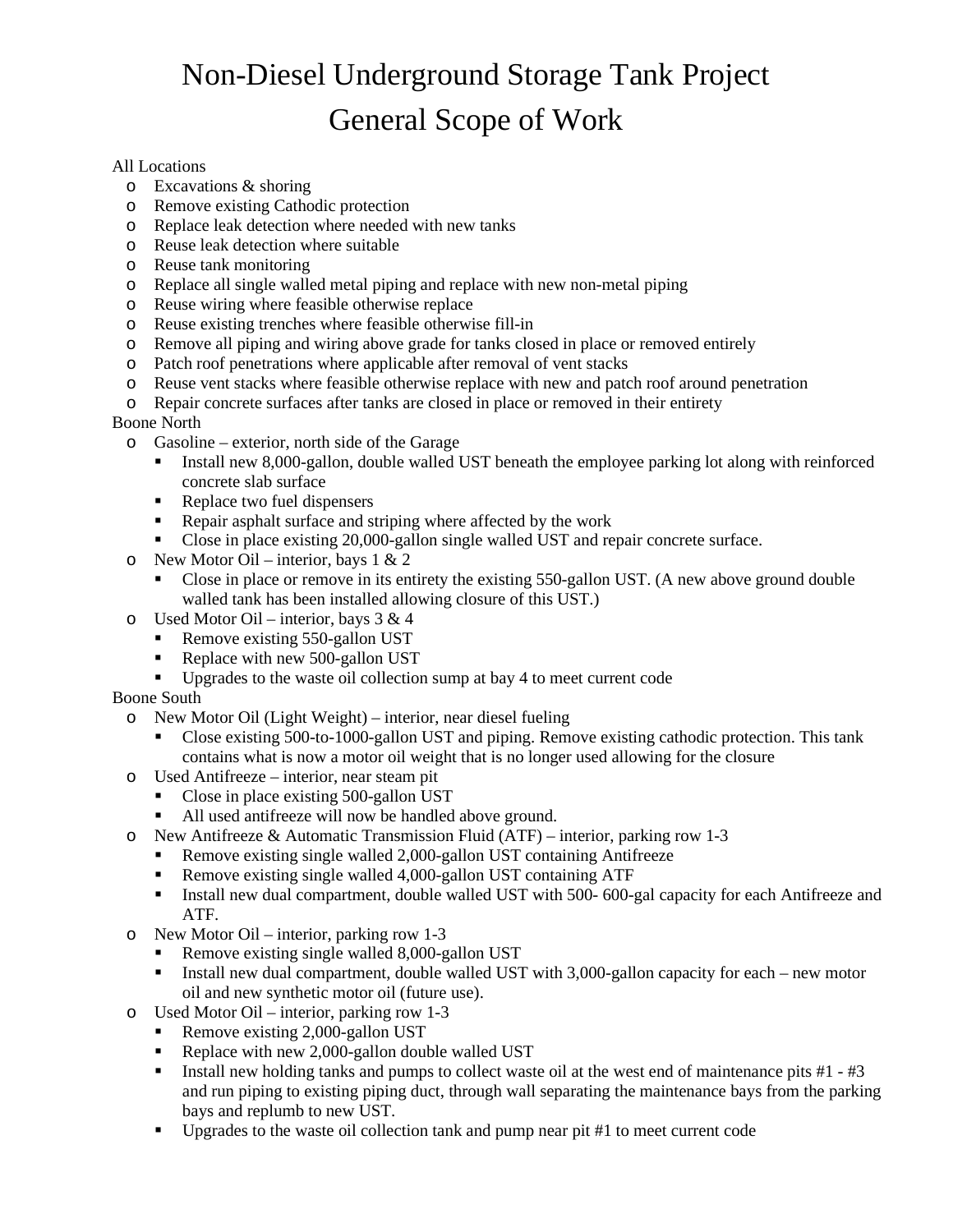### **PERFORMANCE MONITORING AND EXTERNAL RELATIONS COMMITTEE MEETING**

### February 3, 2021

| AGENDA ITEM $\overline{443}$ : spokane falls station construction final<br><b>ACCEPTANCE</b> |
|----------------------------------------------------------------------------------------------|
|                                                                                              |

**SUBMITTED BY:** Karl Otterstrom, Director of Planning and Development Jessica Charlton, Capital Projects Manager \_\_\_\_\_\_\_\_\_\_\_\_\_\_\_\_\_\_\_\_\_\_\_\_\_\_\_\_\_\_\_\_\_\_\_\_\_\_\_\_\_\_\_\_\_\_\_\_\_\_\_\_\_\_\_\_\_\_\_\_\_\_\_\_\_\_\_\_\_\_\_\_\_\_\_\_\_\_\_\_\_\_\_\_\_\_\_\_\_\_\_\_\_\_\_\_\_\_\_\_\_\_\_\_\_\_\_\_\_\_\_\_\_\_\_\_\_\_\_\_\_\_\_\_\_\_\_

**SUMMARY:** On April 19, 2019, the Board of Directors authorized the CEO to award a contract to NNAC, Inc. in the amount of \$1,995,524 to perform construction activities associated with the construction of a transit station on the Spokane Falls Community College campus. NNAC, Inc. and their subcontractors began work on May 13, 2019, and reached substantial completion on December 1, 2019. All clean-up and punch list items were complete in June 2020 after a brief work stoppage related to COVID-19.

The project successfully improved the safety, on-time performance, and customer waiting experience by eliminating a pair of on-street transit bus stops and creating an on-campus Transit Station. The station consists of three (3) bus bays, a platform for customer boarding/alighting, and amenities. A new signalized intersection was also constructed and several on campus roadways were improved.

Throughout construction, additive and deductive change orders were executed. Changes were made as a result of requests by jurisdictions of authority as well as variable and unknown field conditions. In all, changes during construction resulted in an increase of \$75,154 to the NNAC, Inc. contract resulting in a final contract value of \$2,070,678.

All affidavits of wages paid have now been received. On January 14, 2021, the Notice of Completion was sent to the Department of Revenue, the Department of Labor and Industries, and the Employment Security Department as required for any project over \$35,000.

The project was included in the Capital Improvement Program with a budget of \$2.96M and was funded in part by a Washington State Regional Mobility Grant. Costs associated with the project include but are not limited to, Architectural and Engineering Services, Advertising of the Invitation for Bid, the NNAC, Inc. Contract, contingency funds, permitting fees, jurisdictional fees, utility fees, installation of security cameras, and sales tax. The project is estimated to come in under budget by approximately \$298,000.

**RECOMMENDATION TO COMMITTEE:** Recommend the Board approve a motion to accept the contract with NNAC, Inc. for the Spokane Falls Station project as complete subject to the receipt of such certificates of release as are required by law which will then allow the release of the retainage bond.

### **RECOMMENDATION TO THE BOARD:**

### **FINAL REVIEW FOR BOARD BY:**

Division Head \_\_\_\_\_\_\_\_\_\_\_\_ Chief Executive Officer \_\_\_\_\_\_\_\_\_\_\_\_ Legal Counsel \_\_\_\_\_\_\_\_\_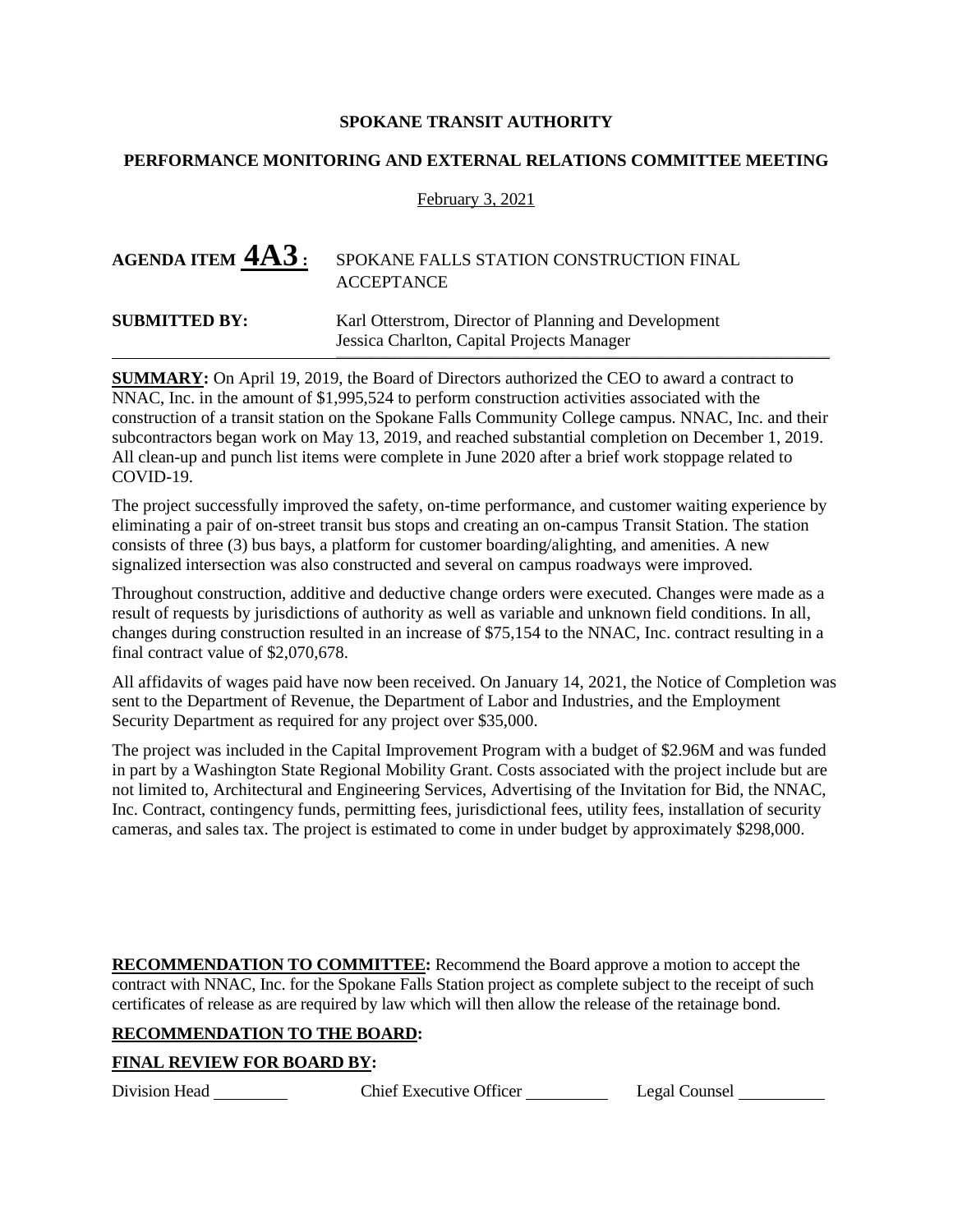### **PERFORMANCE MONITORING AND EXTERNAL RELATIONS COMMITTEE MEETING**

### February 3, 2021

### **AGENDA ITEM 4A4 :** SWIFTLY SOFTWARE CONTRACT AGREEMENT

### **REFERRAL COMMITTEE:** N/A

**SUBMITTED BY:** Karl Otterstrom, Director of Planning and Development Kathleen Weinand, Principal Transit Planner

**SUMMARY:** Swiftly is cloud-based software that displays and analyzes transit vehicle location data. Spokane Transit Authority (STA) has been using three (3) swiftly modules over the last year to assist with customer service and fixed route scheduling:

- The Run Time module visualizes aggregated historical actual fixed route running times to be compared with scheduled running times and recommends adjusted running times using a proprietary algorithm. This tool enables quick schedule analysis and adjustments.
- The GPS Playback module easily replays any fixed route vehicle movement to reveal historical schedule adherence, speeds, and vehicle position allowing immediate authentication of customer complaints by customer service representatives.
- The live operations module provides an intuitively queried display of current vehicle fixed route location and status.

STA purchased a one-year license of these three (3) products last year. The cost of the license was within the CEO's signing authority. The license was a sole-source procurement under STA's procurement resolution given that Swiftly is the sole provider of a cloud-based platform that provides in-depth fixed route schedule analysis and intuitive access to vehicle location data with unlimited logins. Over the last year staff has found the tools to be useful in furthering STA's mission, allowing for efficiencies in customer service and scheduling, and greater responsiveness in addressing schedule-based on-time performance issues. Staff recommends securing a license for two (2) more years. The total cost for all three (3) modules for an additional two (2) more years is \$156,000 plus sales tax. The cumulative contract value for this operating budget item will exceed \$200,000, so Board authority of the contract extension is required by STA's procurement policy.

**RECOMMENDATION TO COMMITTEE:** Recommend that the Board of Directors authorize the CEO to extend the agreement for three (3) Swiftly Modules for two (2) years for a total of \$156,000 plus sales tax.

### **COMMITTEE ACTION:**

### **RECOMMENDATION TO THE BOARD:**

### **FINAL REVIEW FOR BOARD BY:**

Division Head Chief Executive Officer Legal Counsel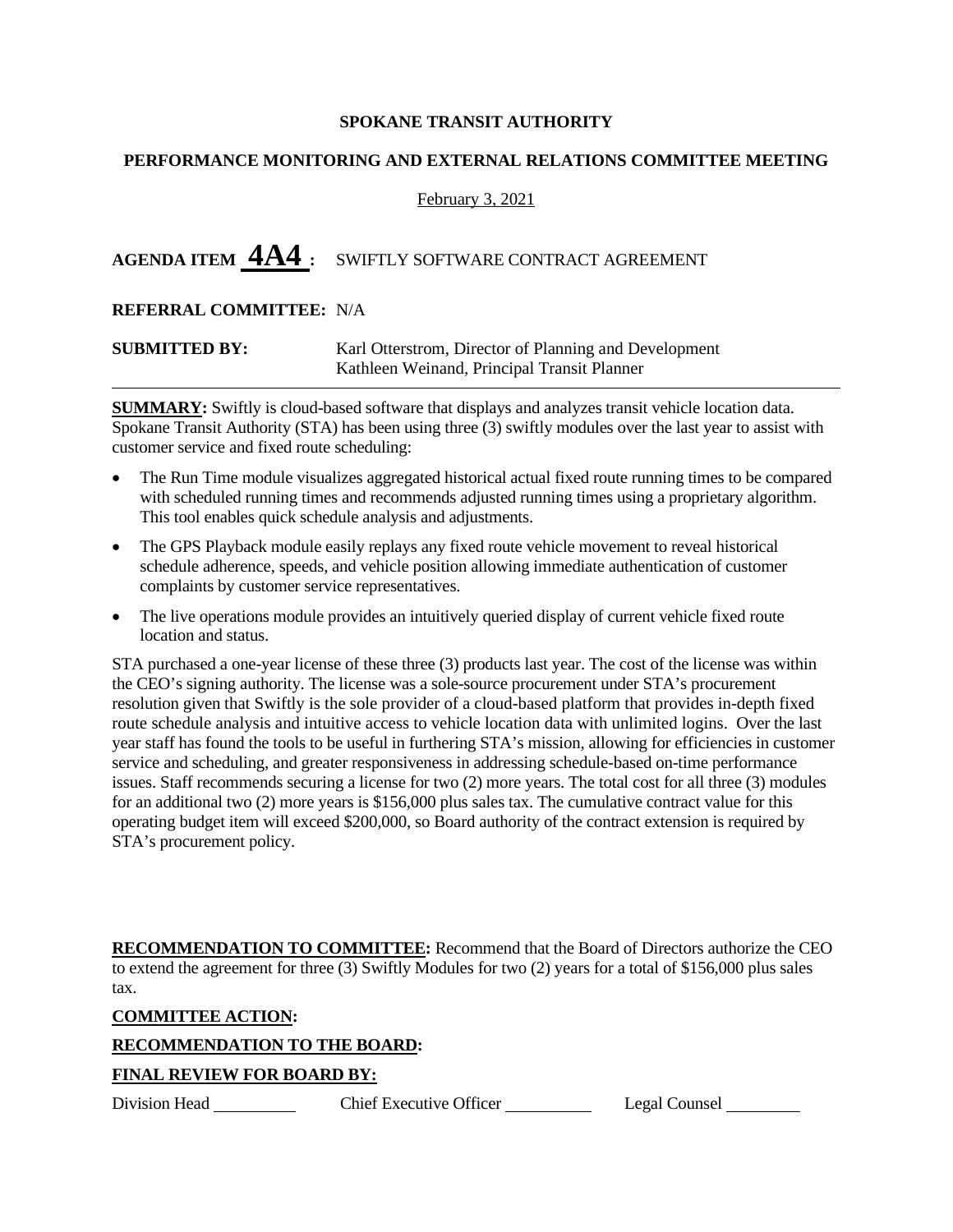### **PERFORMANCE MONITORING AND EXTERNAL RELATIONS COMMITTEE MEETING**

February 3, 2021

**AGENDA ITEM 6 :** CEO REPORT

**REFERRAL COMMITTEE:** N/A

**SUBMITTED BY:** N/A

**SUMMARY:** At this time, the CEO will have an opportunity to comment on various topics of interest regarding Spokane Transit.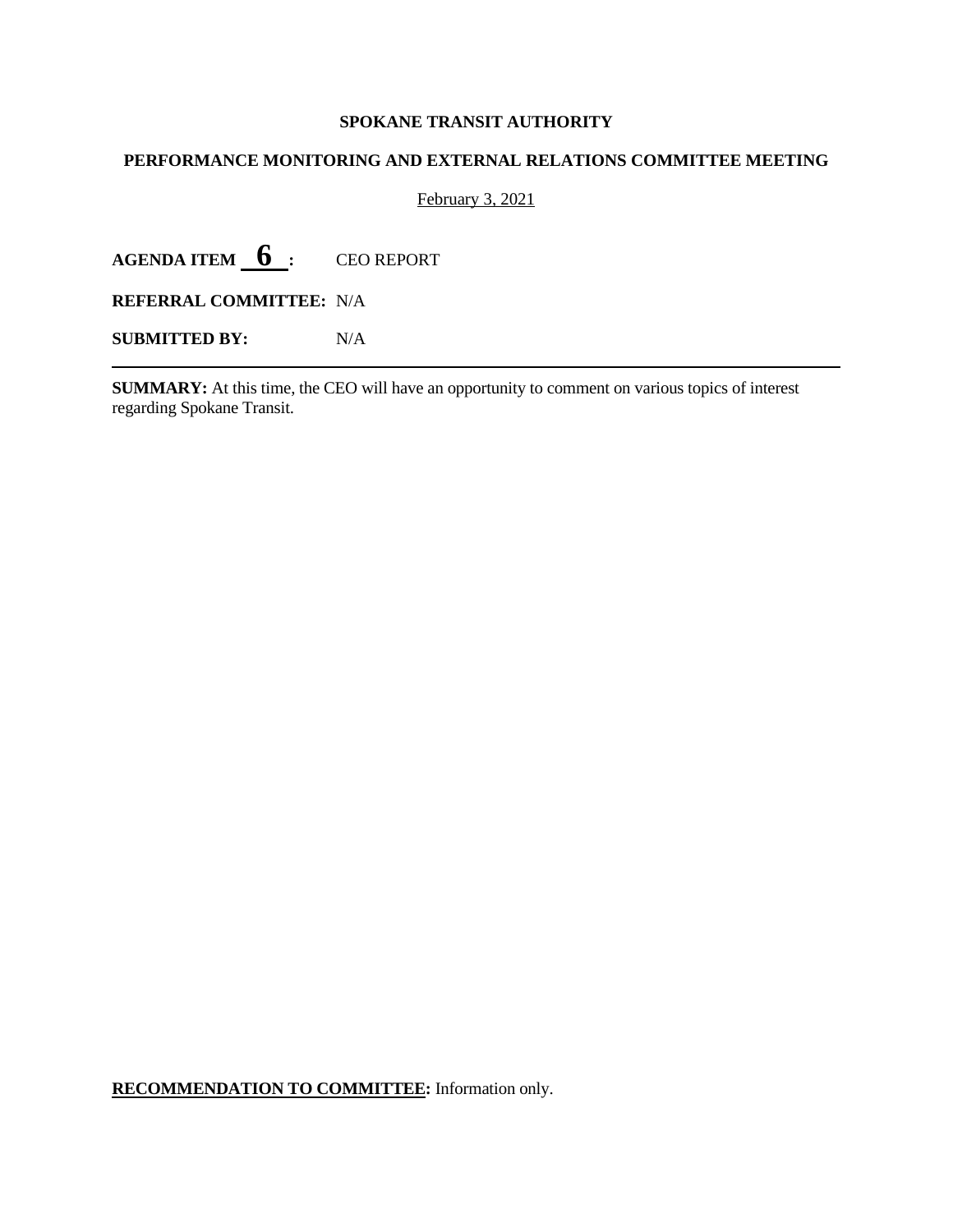### **PERFORMANCE MONITORING AND EXTERNAL RELATIONS COMMITTEE MEETING**

### February 3, 2021

## AGENDA ITEM  $7A$  **:** DECEMBER 2020 OPERATING INDICATORS

### **REFERRAL COMMITTEE:** N/A

**SUBMITTED BY:** Fred Nelson, Chief Operations Officer

**SUMMARY:** There was one more weekday in December 2020 compared to December 2019. Covid-related restrictions to businesses and other activities continue to suppress mobility.

### **FIXED ROUTE**

Average weekday ridership decreased 52.3% (14,399 vs. 30,192 in 2019) and is down 43.5% (19,080 vs. 33,776) Year to Date (YTD). Total monthly ridership decreased 49.8% (374,129 vs. 745,083 in 2019) and is down 41.7% (5,817,776 vs. 9,971,798) YTD.

- Adult ridership decreased 52.5% (221,292 vs. 465,939 in 2019) and is down 54.5% (2,833,685 vs. 6,234,120) YTD.
	- CCS Pass ridership decreased 80.6%  $(7,182 \text{ vs. } 36.969 \text{ in } 2019)$  and is down 67.2%  $(203,052 \text{ vs. } 36.969 \text{ in } 2019)$ 619,122) YTD.
	- Eagle Pass ridership decreased  $88.7\%$  (4,309 vs. 38,169 in 2019) and is down 65.2% (230,523 vs. 661,621) YTD.
- Youth ridership decreased 81.3% (8,905 vs. 47,568 in 2019) and is down 71.8% (206,503 vs. 732,484) YTD.
- Reduced Fare / Para ridership decreased 42.4% (61,715 vs. 107,096 in 2019) and is down 49.0% (699,230 vs. 1,370,556) YTD.

### **PARATRANSIT**

Monthly ridership decreased 59.5% (13,719 vs 33,914 in 2019) and is down 53.4% (205,815 vs 442,044) YTD.

• Special Use Van ridership decreased 75.1% (483 vs. 1,943 in 2019) and has decreased 67.8% (9,290 vs. 28,860) YTD.

### **VANPOOL**

Vanpool customer trips were down 56.1% (5,240 vs. 11,949 in 2019) and are down 41.5% (90,770 vs 155,262) YTD.

- Vanpool vans in service decreased 16.3% (67 vs 80 in 2019). November 2020 had 66 vans. However, there is a significant decrease in use due to the pandemic:
	- o 26 vans are operating with 5 or more participants
	- o 35 vans are operating with less than 5 participants
	- o 6 vans are on hold due to worksite restrictions or temporary closures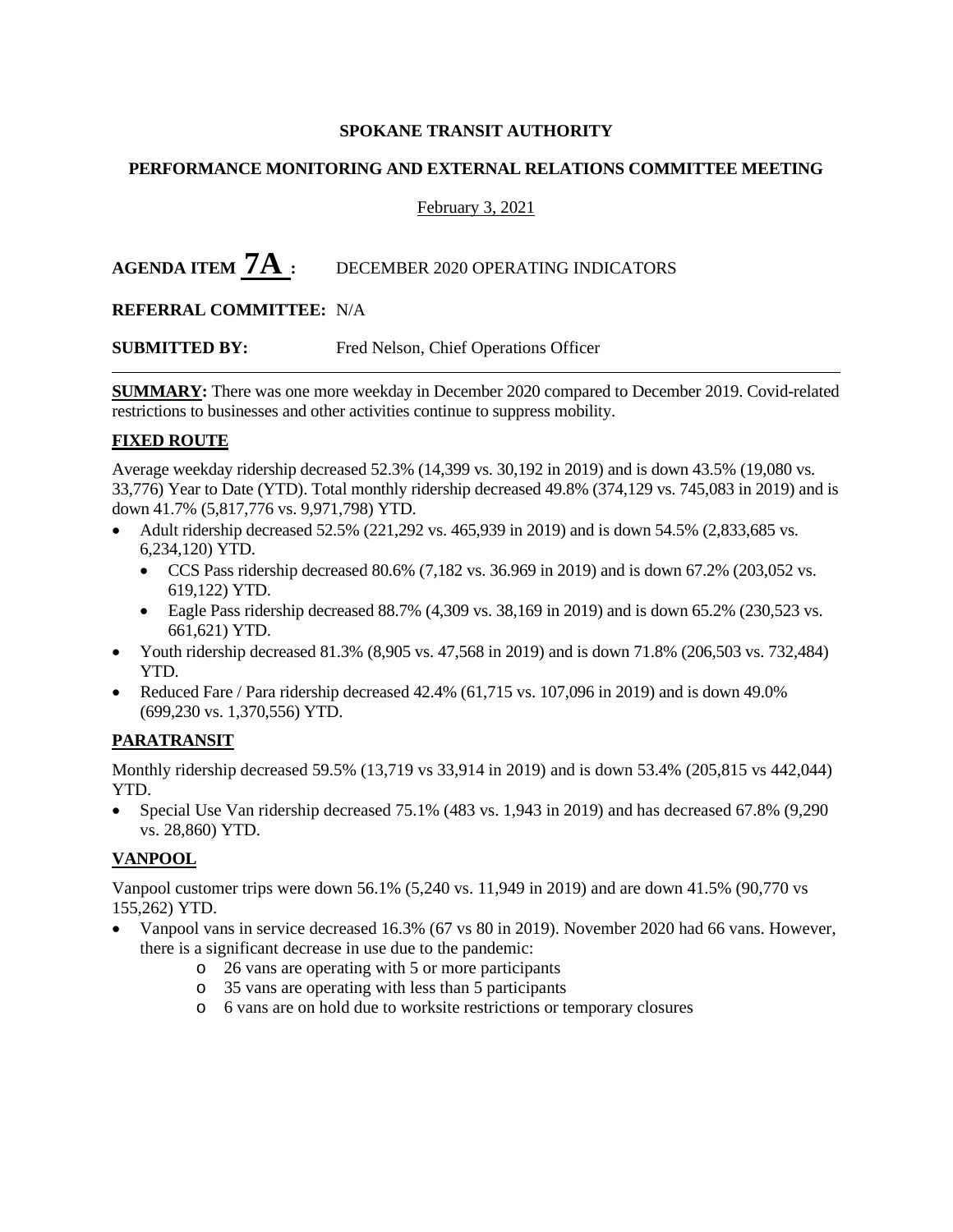### **CUSTOMER SERVICE/PASS SALES**

Total monthly pass sales decreased 67.5% (3,402 vs. 10,473 in 2019) and decreased 55.5% (48,859 vs. 109,848) YTD.

- Adult Pass/Smartcard monthly pass sales decreased 59.3% (1,806 vs. 4,437 in 2019) and decreased 56.8% (19,293 vs. 44,617) YTD.
- Shuttle Park monthly sales decreased 74.7% (135 vs. 534 in 2019) and decreased 61.6% (2,406 vs. 6,272) YTD.
- 7-Day Pass/Smartcard monthly sales decreased 60.7% (653 vs. 1,663 in 2019) and decreased 44.3% (7,645 vs. 13,736 YTD).
- ESBP monthly sales decreased  $84.1\%$  (225 vs. 1,411 in 2019) and decreased 62.0% (4,791 vs. 12,615) YTD.

December 2020 Group Sales increased 5.7% (15,177 passes vs. 14,359 in 2019) and decreased 49.3% (119,233 passes vs. 235,363) YTD.

UTAP monthly rides decreased 81.7% (17,216 vs. 96,906 in 2019) and decreased 68.5% (527,804 vs. 1,673,905) YTD. 2019 included City Summer Youth UTAP rides of 132,996 December YTD.

Community Access Pass (CAP) pilot program sold 2,950 2hr passes and 2,065 Day passes in December and 14,640 2hr and 8,062 Day passes YTD. These passes are included in the pass sales above. This is the  $4<sup>th</sup>$ month of this pilot program.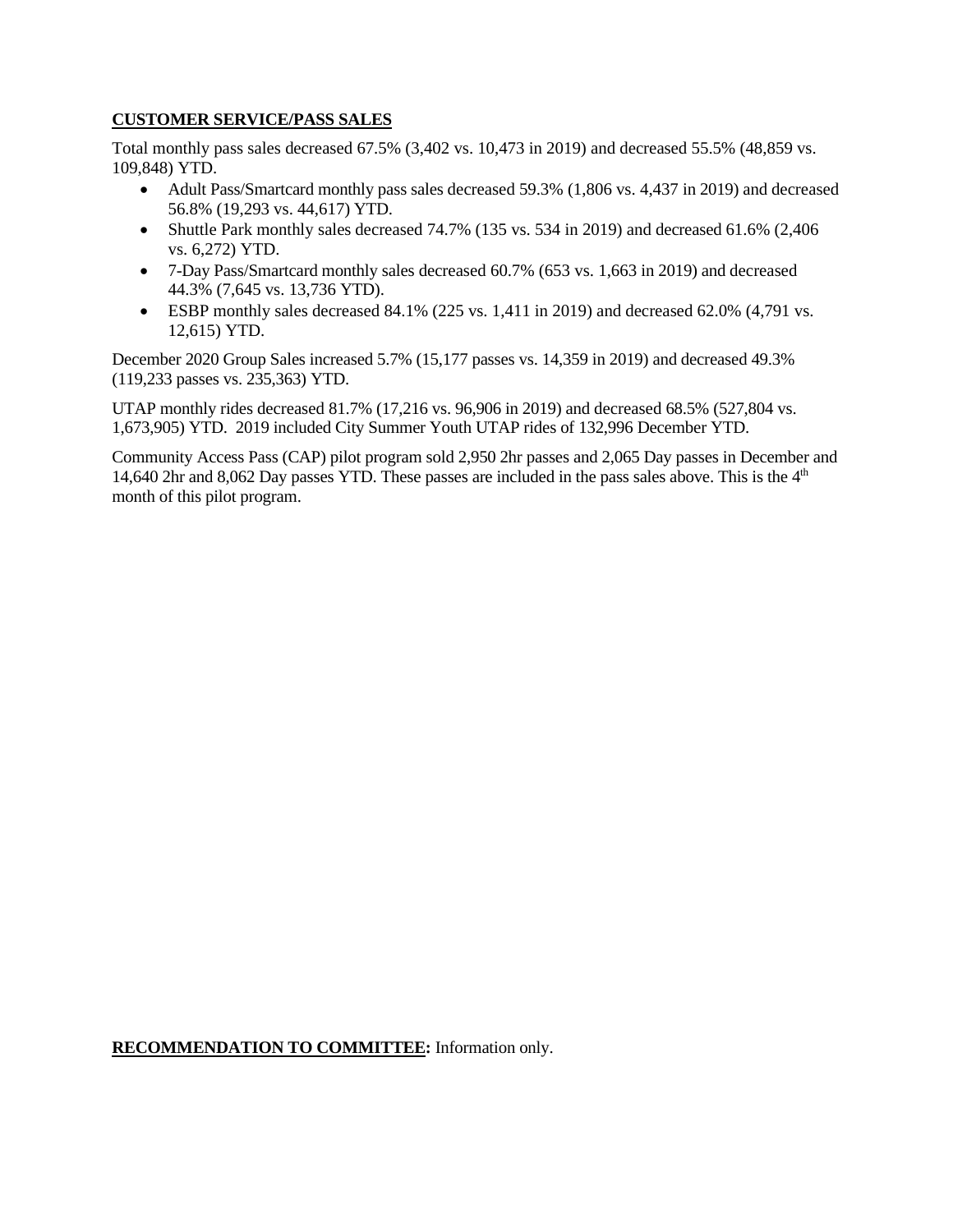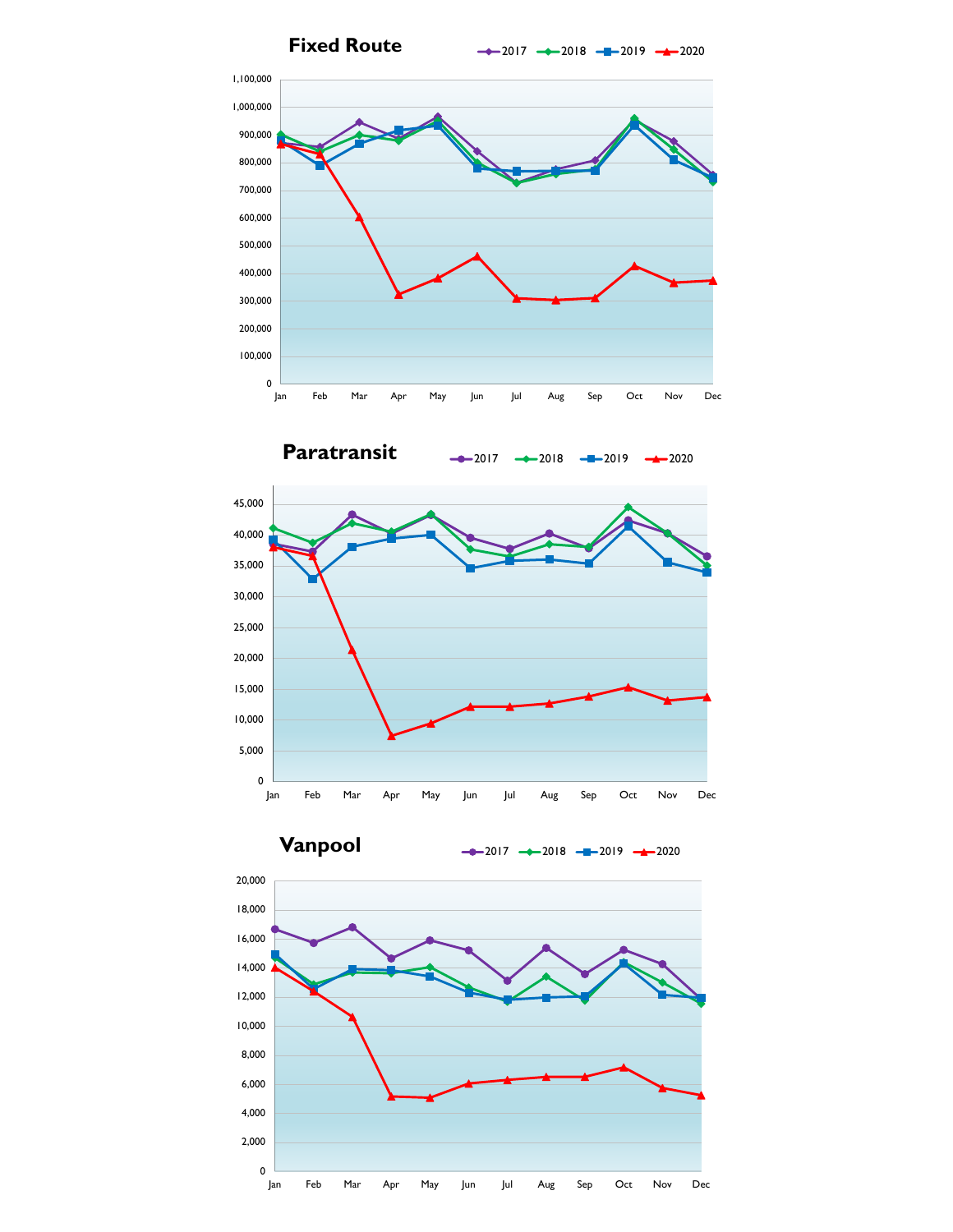





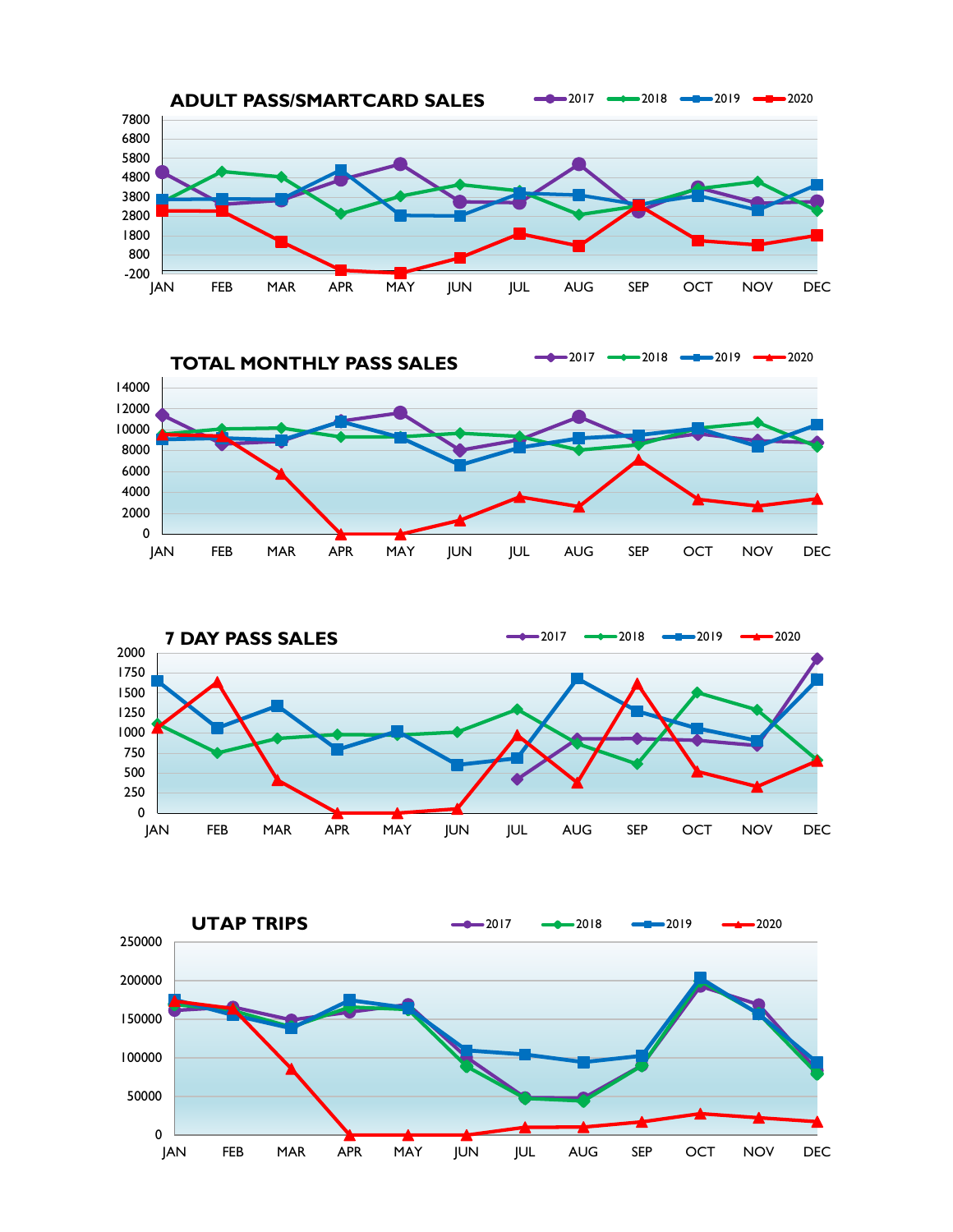### **PERFORMANCE MONITORING AND EXTERNAL RELATIONS MEETING**

### February 3, 2021

## AGENDA ITEM  $\overline{7B}$  : JANUARY 2021 SALES TAX REVENUE

### **REFERRAL COMMITTEE:** N/A

**SUBMITTED BY:** Monique Liard, Chief Financial Officer Tammy Johnston, Senior Financial Services Manager

**SUMMARY:** Attached is January 2021 voter-approved sales tax revenue information.

January sales tax revenue, which represents sales for November 2020, was:

- 2.0% above budget and January 2020 actual
- 2.0% YTD above 2020 actual
- 18.4% YTD above budget

Total taxable sales for November 2020 were *up* 1.8% from November 2019. November YTD is *flat* (0.0%) compared with November 2019 YTD. Retail, Construction, and Accommodation and Food Services continue to be the top three rankings YTD. Construction and Accommodation and Food Services have *decreased* from the prior year:

- Retail Trade *increased* by 9.7% in November 2020 vs November 2019 and is *up* by 7.5% (\$357.4M) November 2020 YTD vs November 2019 YTD
	- o Other Miscellaneous Store Retailers *increased* 25.8% (\$122.6M) YTD over November 2019 YTD
	- o Building Material & Supplies Dealers *increased* 18.7% (\$90.2M) YTD over November 2019 YTD
	- o Electronics and Appliance Stores *increased* by 27.7% (\$69.5M) YTD over November 2019 YTD
	- o Clothing Stores *decreased* 22.6% (\$49.3M) YTD from November 2019 YTD
	- o Department Stores *decreased* 41.6% (\$40.4M) YTD from November 2019 YTD
- Construction *decreased* by 8.5% in November 2020 vs November 2019 and is *down* by 2.2% (\$34.6M) from November 2019 YTD
- Accommodation and Food Services *decreased* by 29.6% in November 2020 vs November 2019 and is *down* 26.3% (\$285.1M) from November 2019 YTD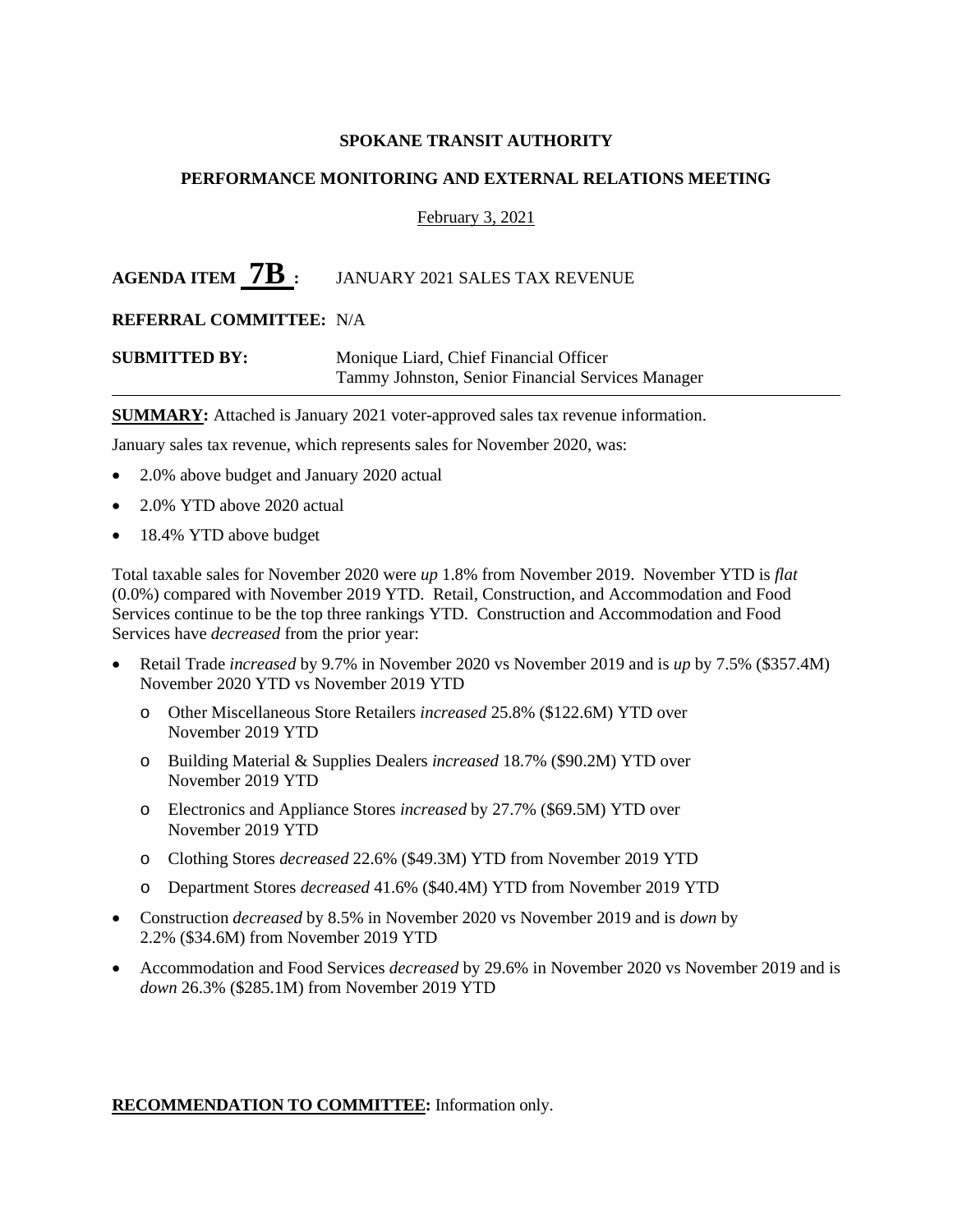

(1) Voter approved sales tax distributions lag two months after collection by the state. For example, collection of January taxable sales are distributed in March.

(2) June distribution is April taxable sales in which the sales and use tax rate increased one‐tenth of one percent (.001) from .007 to .008 in 2019.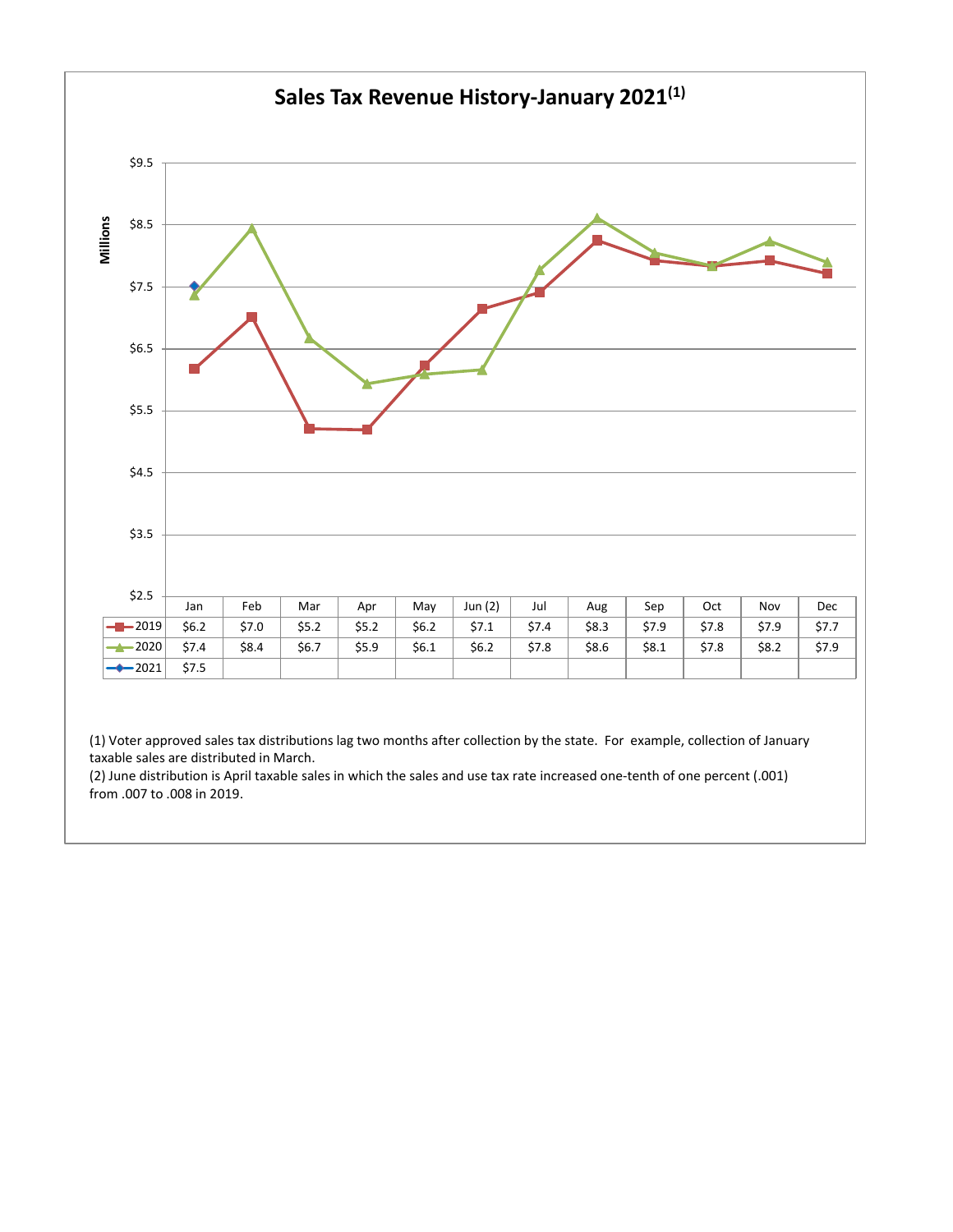### **2019 ‐ 2021 SALES TAX RECEIPTS (1)**



**(1)** Voter approved sales tax distributions lag two months after collection. For example, collection of January taxable sales are distributed in March.

<sup>(2)</sup> June distribution is April taxable sales in which the sales and use tax rate increased one-tenth of one percent (.001) from .007 to .008 in 2019.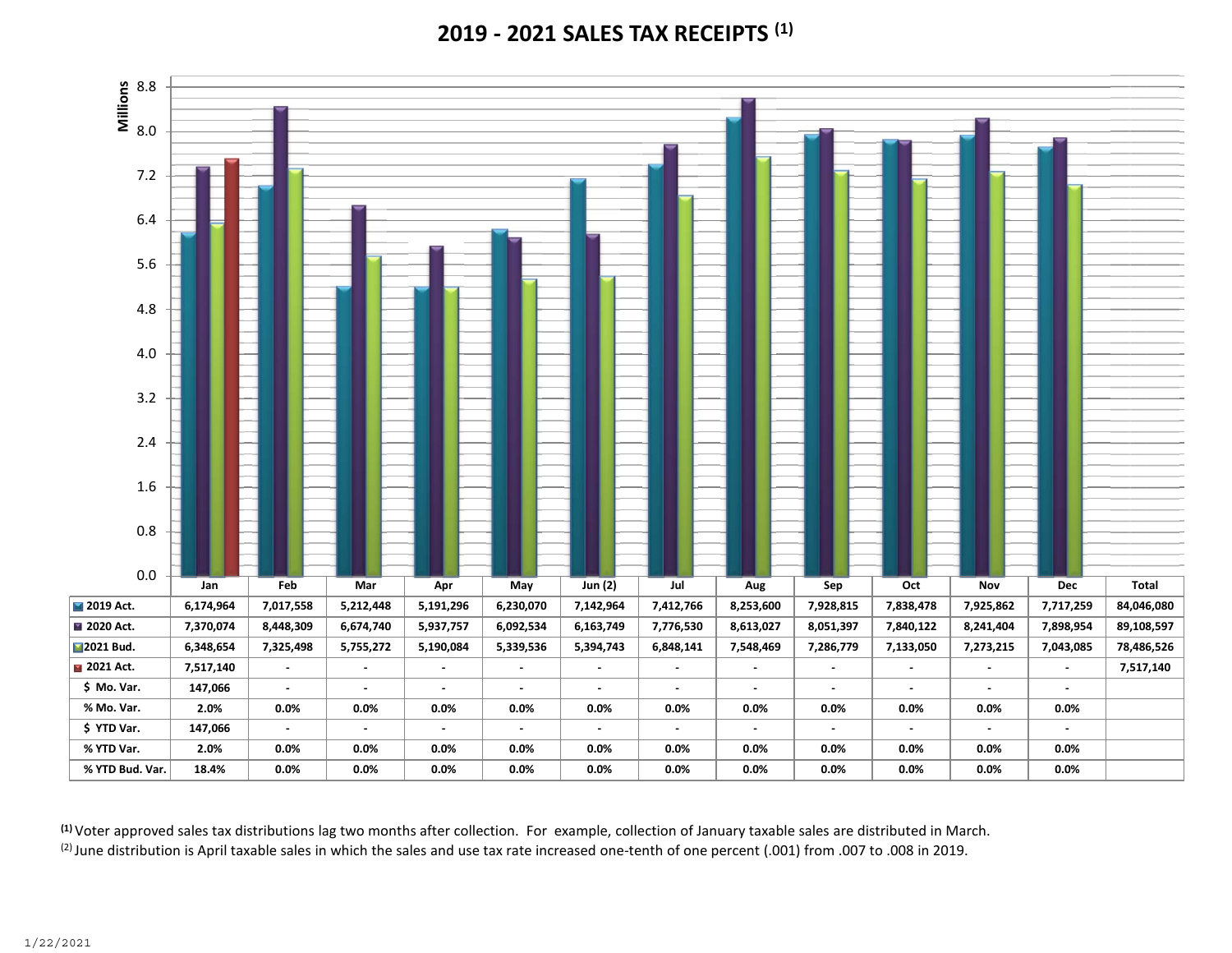### **PERFORMANCE MONITORING AND EXTERNAL RELATIONS COMMITTEE MEETING**

### February 3, 2021

# **AGENDA ITEM**  $7C: 4^{TH}$  **QUARTER 2020 SERVICE PLANNING PUBLIC INPUT REPORT**

### **REFERRAL COMMITTEE:** N/A

### **SUBMITTED BY:** Karl Otterstrom, Director of Planning and Development Kathleen Weinand, Principal Transit Planner

**SUMMARY:** The Planning and Development Department receives comments from external sources and itemizes each comment to follow up and document feedback used for emerging opportunities for future service changes. These comments are obtained from a variety of sources since customer engagement cannot be a one-size-fits-all approach. Planning Department staff obtains feedback from customers at public meetings, through the Customer Service Department, phone calls, letters, emails, voice messages, emails from STA Questions (STA's website comment portal), and feedback from coach operators and supervisors. Planning staff may also receive inquiry requests from STA Board Members. STA's planning staff responds to every comment received when valid contact information is provided. Comments are also discussed at the internal Service Improvement Committee meetings.

The purpose of this summary is to inform the Performance Monitoring and External Relations Committee of the feedback received by the Planning and Development Department in the 4th Quarter of 2020. It should be noted that this feedback summary applies only to department-related activities which include, but are not limited to, existing and potential bus service and/or feedback related to specific bus stops.

A total of 20 comments were received by the Planning and Development Department during the quarter. Of the comments received, seven were related to requests for new service, two were related to existing service, and 11 were related to bus stops. The comments are summarized below. It is also noted if any comments are addressed by the *STA Moving Forward* plan.

### **NEW SERVICE COMMENTS**

1 request for service to Coeur d'Alene. *A pilot project for service to Post Falls and Coeur d'Alene was included in STA Moving Forward for 2026.*

1 request for service to Post Falls, ID. *A pilot project for service to Post Falls and Coeur d'Alene was included in STA Moving Forward for 2026.*

1 request for service to the Mead area. *Not included in STA Moving Forward.*

1 request for service to the Deer Park area. *Not included in STA Moving Forward and not in PTBA.*

1 request for a shuttle between hotels and the Intermodal Center. *Not included in STA Moving Forward. The Intermodal Center is served by Route 90.*

1 request for service to the Humane Society at N. Havana St. *Not included in STA Moving Forward.*

1 suggestion to extend service to S. Bowdish Street in Spokane Valley. *Not included in STA Moving Forward.*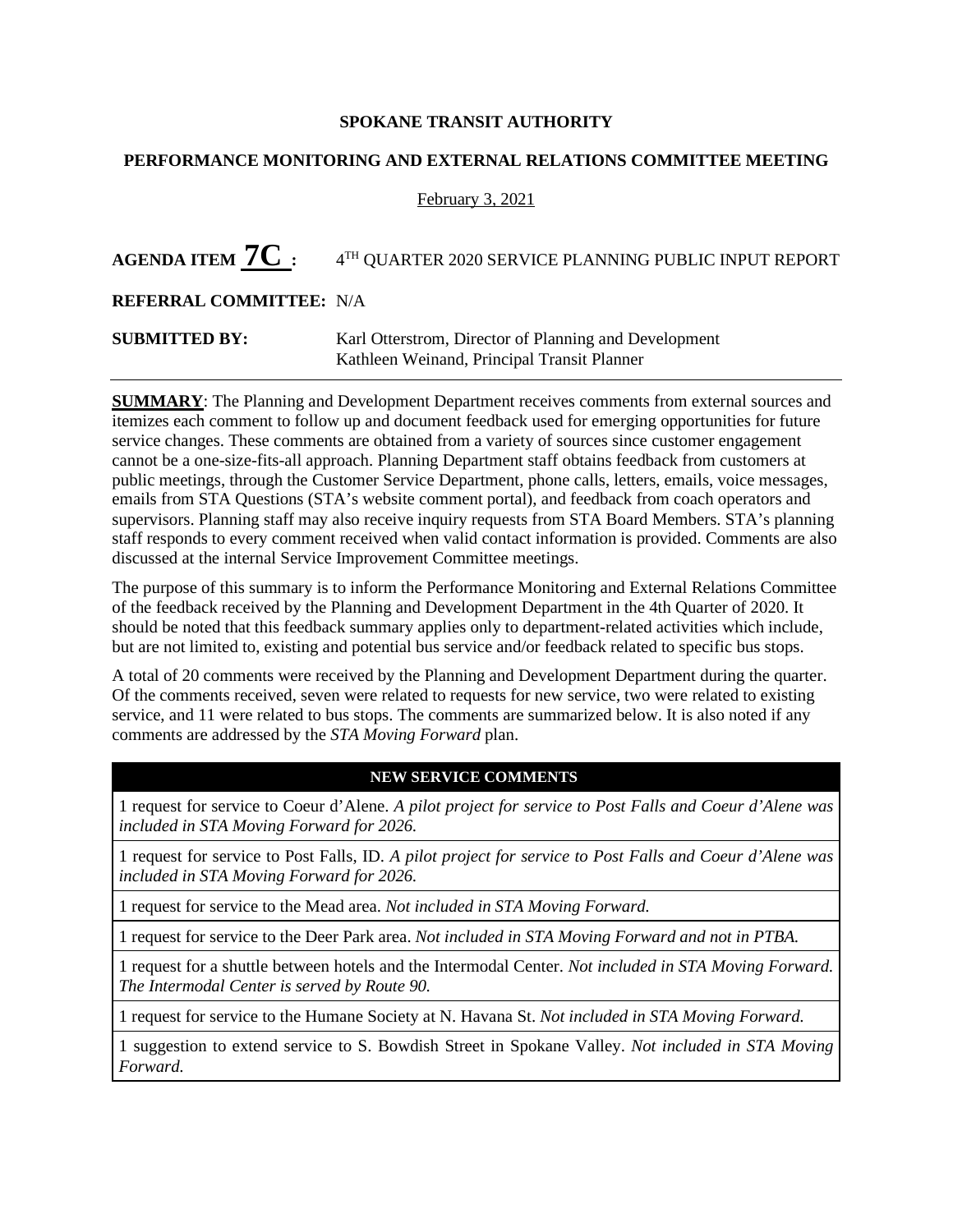### **EXISTING SERVICE COMMENTS**

1 comment that Route 34 is impaired by train crossings at E. Sprague Avenue and N. Freya Street.

1 request to make the buses more friendly to people with disabilities. *Staff requested more information. No reply was received.* 

### **BUS STOP COMMENTS**

1 request for a shelter at N. Napa Street and Boone Avenue *Stop does not qualify for a shelter based on thresholds established in STA's Comprehensive Plan, Connect Spokane.*

1 request for a shelter at E. Mission Avenue @ Marshall Street. *Stop will be replaced by a City Line station in 2022.*

1 request for a stop at Hwy 902 and S. Bartholomew Road. *It would be expensive to add a safe bus stop pair to this intersection in its current state. The speed limit is 55 MPH with one lane of travel in each direction.*

1 request to relocate a stop at E. 36<sup>th</sup> Avenue and S. Thor Street because waiting bus passengers appear to be waiting to use the crosswalk. *Stop was adjusted to address concern.*

1 complaint about a layover location at W. 2nd Avenue and S. Lincoln Street decreasing visibility of crossing pedestrians and causing confusion for motorists. *Downtown layover locations are critical to fixed-route operations but difficult to establish due to competing demands for curb space. STA is seeking an alternative to the 2nd and Lincoln location, but one has not yet been secured.*

1 proposal to have a Park & Ride at Key Tronic at N. Sullivan Road and E. Trent Avenue for the Route 96.

1 complaint about buses stopping at bus stops on N. Division Street causing traffic to back up. *Data suggests that the delay at bus stops is minimal and N. Division is a multi-lane roadway which does allow vehicles to go around a stopped bus.*

1 inquiry regarding the removal of the sidewalk and shelter at a bus stop at N. Monroe and W. Indiana. *Monroe-Regal HPT stop improvements were under construction.*

1 Operator suggestion for more stops on the 663 EWU VTC Express. *No new stops are recommended at this time.*

1 inquiry from a trainer regarding if there could be intersection controls at the cross streets intersecting N. G Street where the Route 22 operates. *A request was submitted to the City of Spokane. It was denied because G Street is not an arterial.* 

1 request from an Operator to improve the accessibility of the bus stop at the E. Indiana Avenue at Sullivan Road. *STA is working to prioritize and program accessibility improvements while also partnering with jurisdictions to improve accessibility when work is done in adjacent right-of -ways or on adjacent properties.*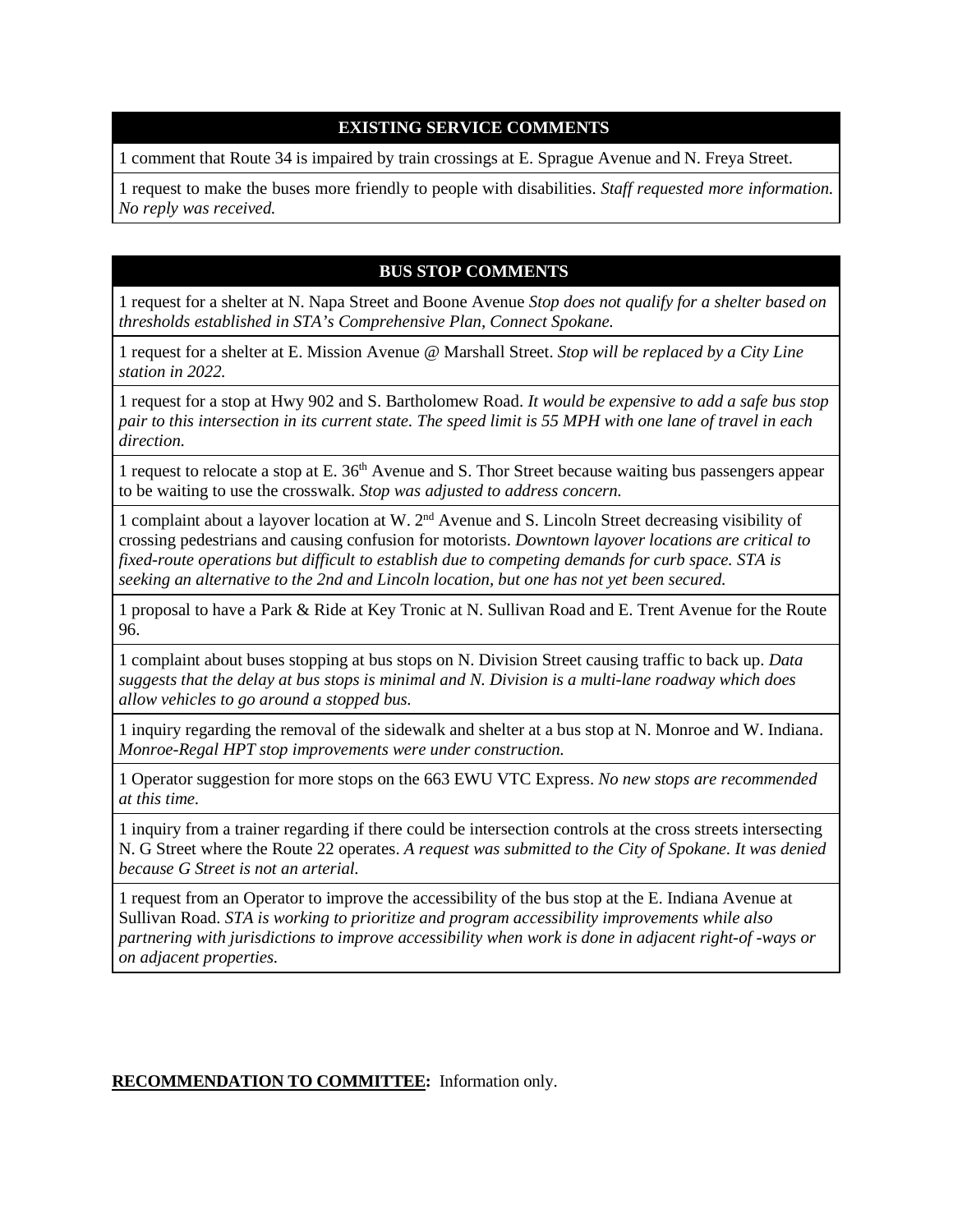### **PERFORMANCE MONITORING AND EXTERNAL RELATIONS COMMITTEE MEETING**

#### February 3, 2021

### AGENDA ITEM 8 : MARCH 3, 2021, DRAFT COMMITTEE PACKET AGENDA REVIEW

### **REFERRAL COMMITTEE:** N/A

**SUBMITTED BY:** STA Staff

**SUMMARY:** At this time, members of the Performance Monitoring and External Relations Committee will have an opportunity to review and discuss the items proposed to be included on the agenda for the meeting of March 3, 2021.

### **RECOMMENDATION TO COMMITTEE:** For discussion.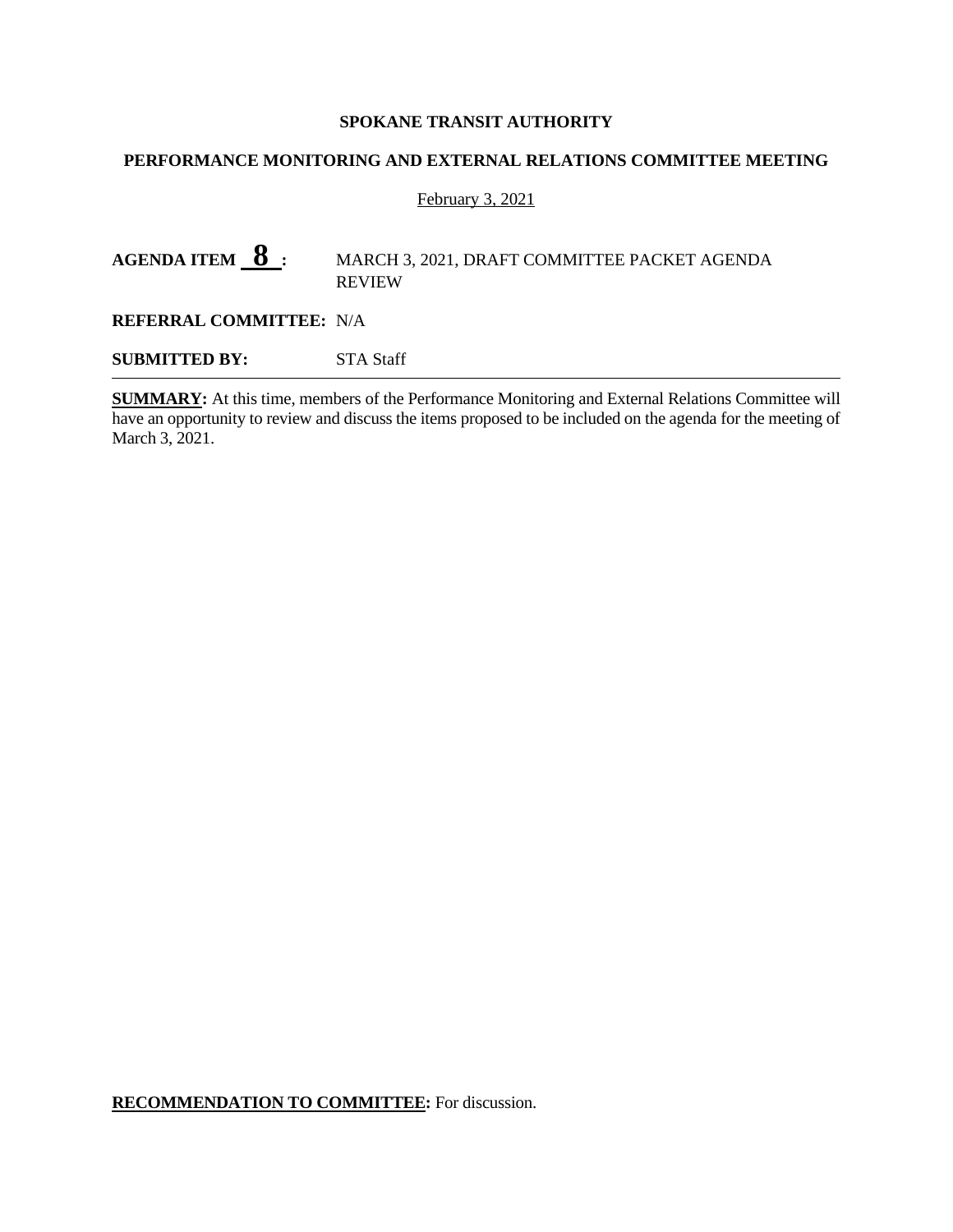### **PERFORMANCE MONITORING AND EXTERNAL RELATIONS COMMITTEE MEETING**

Wednesday, March 3, 2021, 1:30 p.m. **Via Video Conference**

### **DRAFT AGENDA**

#### *Estimated meeting time: 60 minutes*

- 1. Call to Order and Roll Call
- 2. Committee Chair Report
- 3. Committee Action *(5 minutes)*
	- A. Minutes of the February 3, 2021, Committee Meeting *Corrections/Approval*
- **4. Committee Action** 
	- A. Board Consent Agenda *(10 minutes)*
		- 1. Spokane Community College Transit Center Construction Final Acceptance *(Otterstrom)*
	- B. Board Discussion Agenda 1. *(no items being presented this month)*
- 5. **Reports to Committee** *(25 minutes)*
	- A. 2020 Year End Performance Measures *(Nelson)*
	- B. 2021 Unaudited Year-End Financial Report *(Liard)*
	- C. 2020 State Audit Timeline *(Liard)*
- 6. CEO Report *(10 minutes)*
- 7. Committee Information *no discussion/staff available for questions*
	- A. January 2021 Operating Indicators *(Nelson)*
	- B. January 2021 Financial Results Summary *(Liard)*
	- C. February 2021 Sales Tax Revenue Information *(Liard)*
	- D. May 2021 Service Revisions: Draft Recommendation Report *(Otterstrom)*
- 8. March 31, 2021 (April meeting), Committee Packet Draft Agenda Review
- 9. New Business *(5 minutes)*
- 10. Committee Members' Expressions *(5 minutes)*
- 11. Adjourn
- 12. Next Committee Meeting (Via WebEx Virtual Conference): March 31, 2021 (April meeting), 1:30 p.m.

Agendas of regular Committee and Board meetings are posted the Friday afternoon preceding each meeting on STA's website: [www.spokanetransit.com.](http://www.spokanetransit.com/) Discussions concerning matters to be brought to the Board are held in Committee meetings. The public is welcome to attend and participate.

Spokane Transit assures nondiscrimination in accordance with Title VI of the Civil Rights Act of 1964. For more information, see [www.spokanetransit.com.](http://www.spokanetransit.com/) Upon request, alternative formats of this information will be produced for people who are disabled. The meeting facility is accessible for people using wheelchairs. For other accommodations, please call 325-6094 (TTY Relay 711) at least forty-eight (48) hours in advance.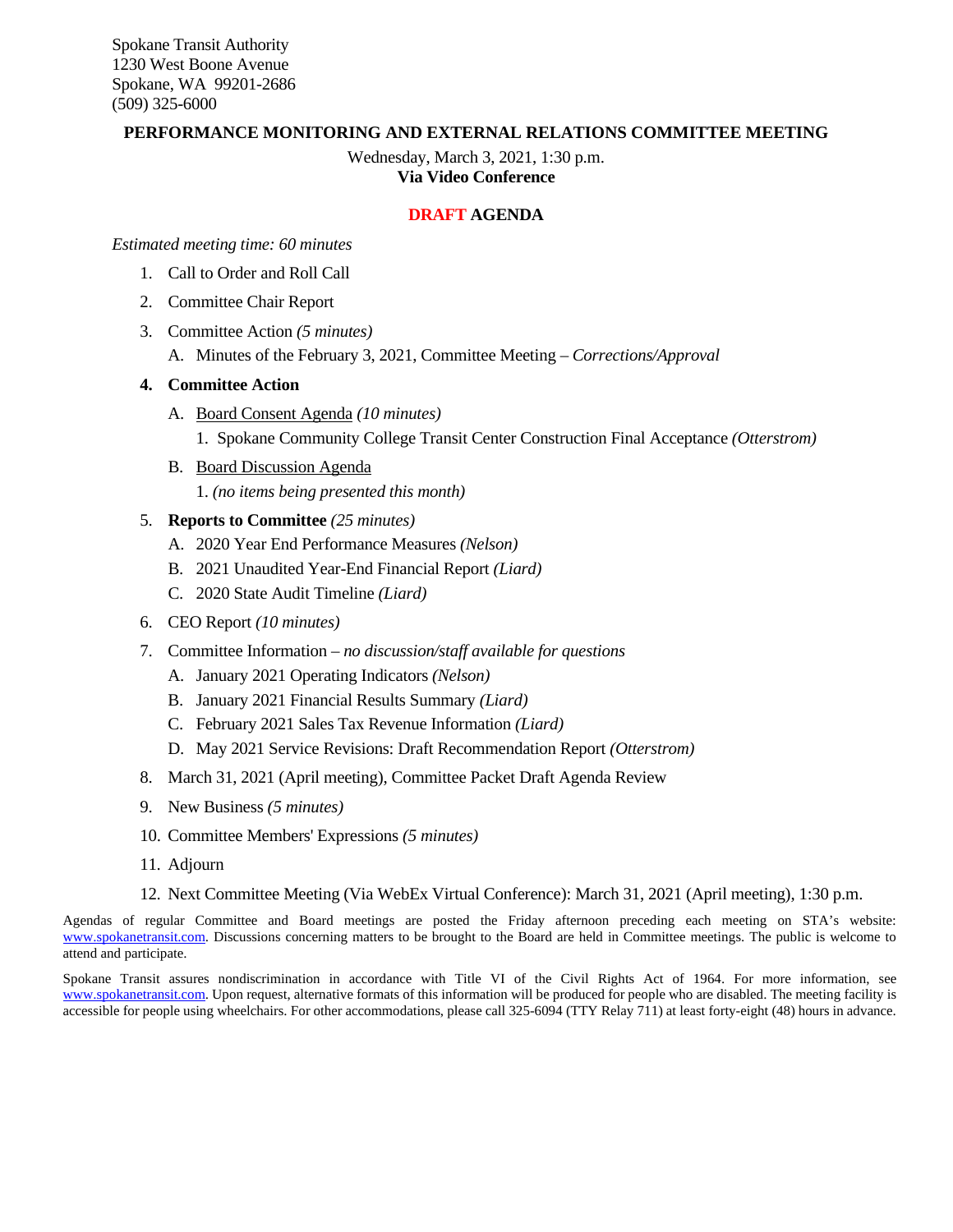### **PERFORMANCE MONITORING AND EXTERNAL RELATIONS COMMITTEE MEETING**

### February 3, 2021

**AGENDA ITEM 9 :** NEW BUSINESS

**REFERRAL COMMITTEE:** N/A

**SUBMITTED BY:** N/A

**SUMMARY:** At this time, the Committee will have the opportunity to initiate discussion regarding new business relating to Performance Monitoring and External Relations.

### **RECOMMENDATION TO COMMITTEE:** For discussion.